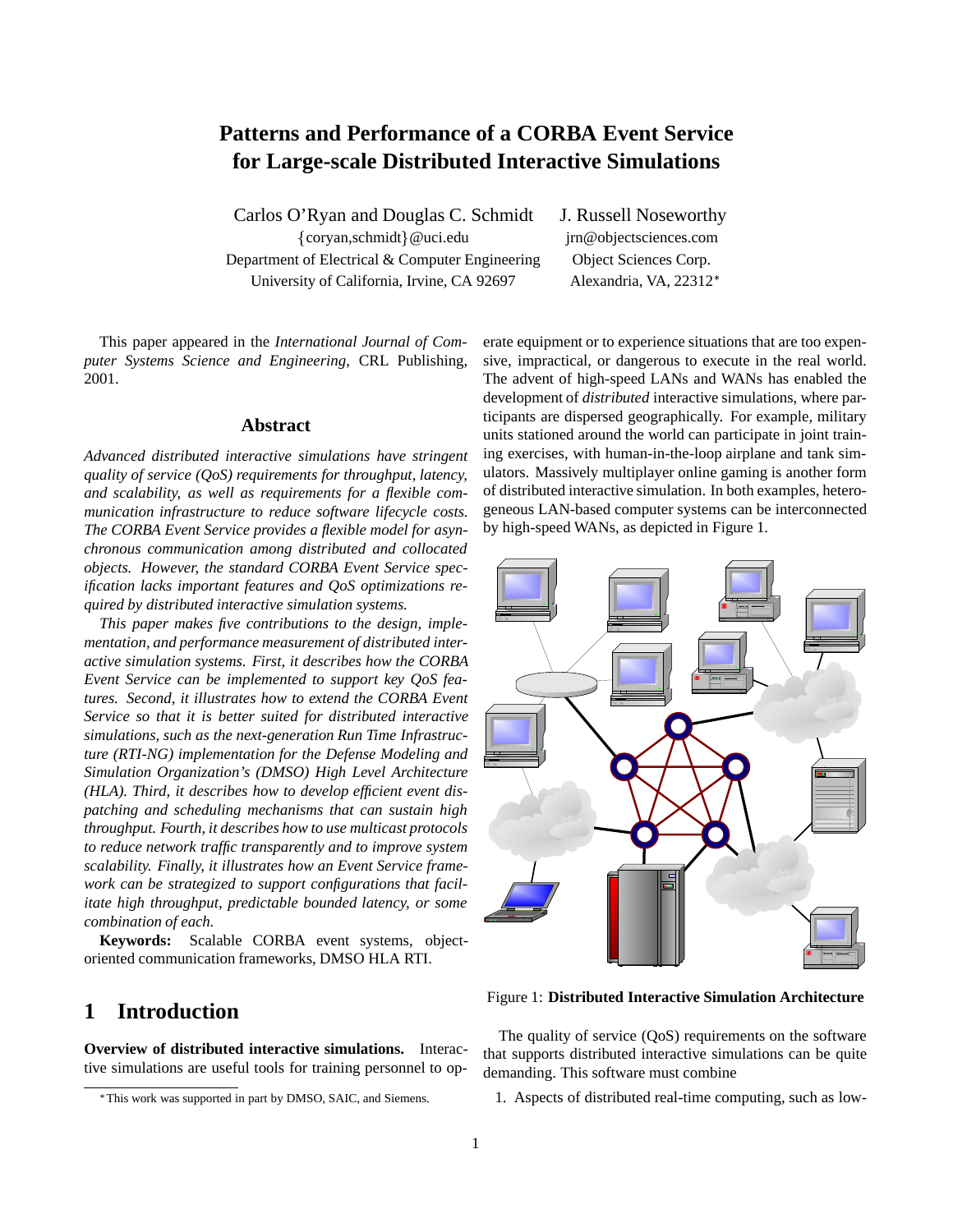latency and high-throughput, with

2. The need for highly scalable multi-sender/multi-receiver communication over a wide-range of autonomous and interconnected networks.

Meeting these challenges requires an efficient and scalable communication infrastructure, which is the focus of this paper.

Distributed interactive simulation systems, such as DIS [1], have historically been based on Publish/Subscribe patterns [2]. Participants in a simulation declare the data that they supply and consume. Typically, each participant in these *event-driven* systems supplies and consumes only a subset of the possible events in the system. These systems can vary dynamically, however, *e.g.*, publishers and subscribers can join and leave at arbitrary times. Likewise, the set of events published or subscribed to can also vary during the lifetime of a simulation.

It is common for large-scale simulations, such as synthetic theater of war training (STOW) activities, to be composed of hundreds or thousands of publishers and subscribers that generate enormous quantities of events in real-time. Simulation communication infrastructures must therefore scale up to handle large event volumes, while simultaneously conserving network resources by minimizing the number of duplicated events sent to separate subscribers. In addition, the system must avoid wasteful computation. For instance, it should avoid sending events to subscribers who are not interested, as well as quickly rejecting those events if they are received. Moreover, communication infrastructures must be flexible to cope with simulation styles that require different optimization points, such as reduced latency, improved throughput, low network utilization, and reliable or best-effort delivery.

**Towards a middleware-based solution.** Given sufficient time and effort, it is possible to achieve the specific requirements of distributed interactive simulation applications by developing these systems entirely from scratch. In practice, however, this is unrealistic because:

- The economic context in which these systems are developed places increasingly stringent constraints on time and effort expended on developing software.
- The increasing scarcity of qualified software professionals exacerbates the risk of failing to complete missioncritical projects.

It is rarely realistic to develop complex simulation systems from scratch, therefore, unless the scope of software development required for each project can be constrained substantially.

For these reasons, it is necessary that distributed interactive simulation systems be assembled largely from reusable *middleware* components. Middleware is software that resides between applications and the underlying operating systems, protocol stacks, and hardware in complex distributed systems to enable or simplify how these components are connected [3]. When middleware is commonly available for acquisition or purchase, it becomes commercial-off-the-shelf (COTS).

Employing COTS middleware shields software developers from low-level, tedious, and error-prone details, such as socket-level programming [4]. Moreover, it provides a consistent set of higher level abstractions [5, 6] for developing more flexible and adaptive systems. In addition, it amortizes software lifecycle costs by leveraging previous design and development expertise and reifying key design patterns [7] into reusable frameworks and components.

COTS middleware has achieved substantial success in certain domains, such as avionics mission computing [8] and business applications. There is a belief in some parts of the distributed interactive simulation community, however, that the efficiency, scalability, and predictability of COTS middleware, such as CORBA [9], is not suitable for advanced largescale simulation applications. Thus, if it can be demonstrated that the overhead of COTS middleware implementations can be removed, the resulting benefits make it a compelling choice as the communication infrastructure for large-scale distributed interactive simulation systems.

Our previous research on middleware has examined many dimensions of high-performance and real-time CORBA ORB endsystem design, including static [10] and dynamic [5] scheduling, event processing [8], I/O subsystem [11] and pluggable protocol [12] integration, synchronous [13] and asynchronous [14] ORB Core architectures, systematic benchmarking of multiple ORBs [15], patterns for ORB extensibility [7], and ORB performance [16]. This paper extends our previous work [8] on real-time extensions to the *CORBA Event Service* [17] as follows:

- We describe the patterns that guided the design and optimization of a flexible and scalable Event Service framework that allows developers to select implementation strategies that are most appropriate for their application domain.
- We show how the CORBA Event Service can be enhanced to support the QoS requirements of large-scale distributed interactive simulations by using UDP/IP multicast to federate multiple event channels and conserve network resources.
- We describe how an implementation of the TAO Event Service has been used in the U.S. Defense Modeling and Simulation Organization (DMSO)'s next-generation High-Level Architecture (HLA) [18] Run-time Infrastructure (RTI-NG) reference implementation to support large-scale distributed interactive simulations.
- We evaluate the performance and scalability of TAO's Real-time Event Service implementation empirically.

The remainder of this paper is organized as follows: Section 2 presents an overview of CORBA and TAO's Real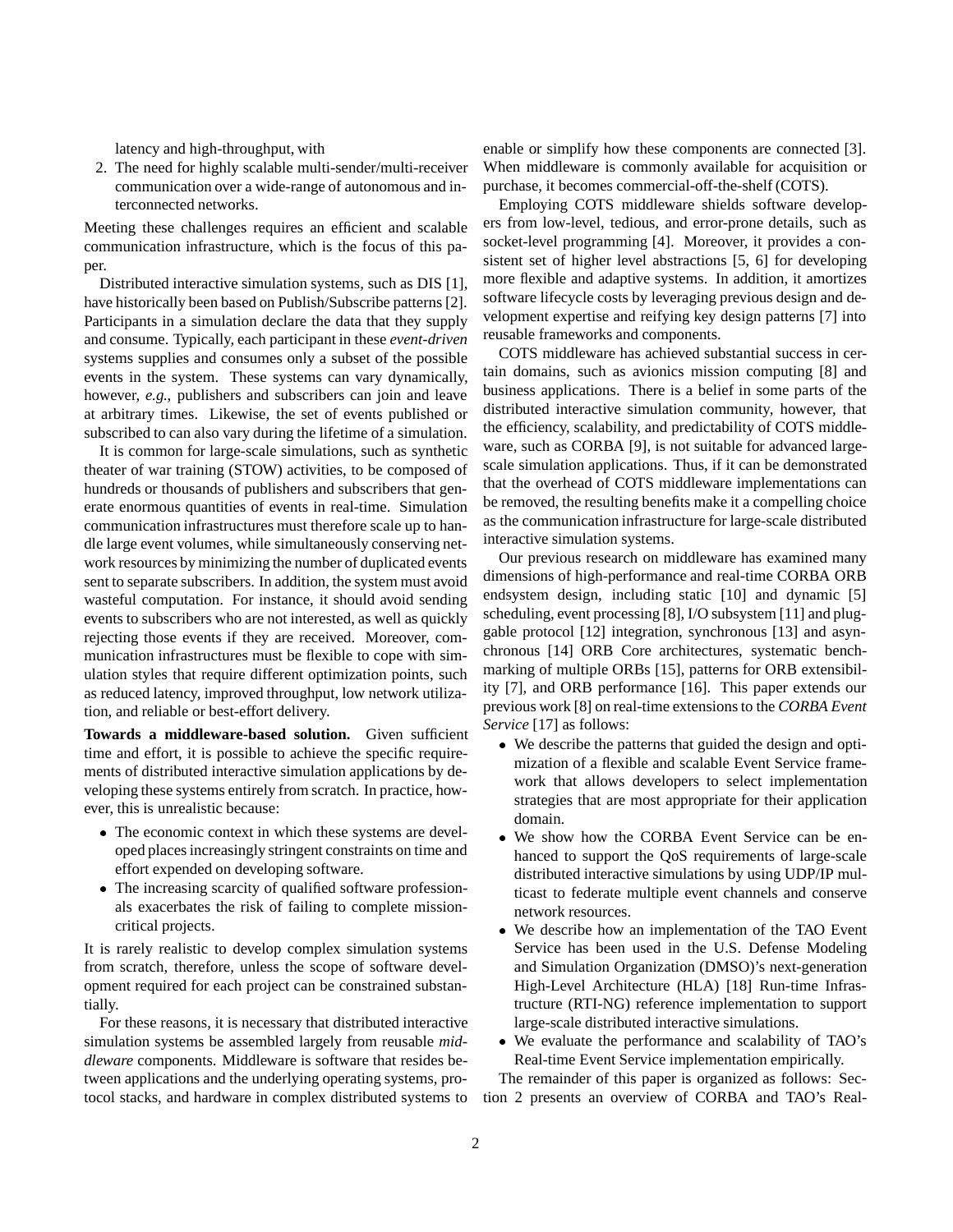time Event Service; Section 3 describes how TAO's Real-time Event Service has been used to implement the standard DMSO HLA RTI; Section 4 describes the patterns and optimizations we applied to TAO's Real-time Event Service to support scalable RTI-based distributed interactive simulation applications; Section 5 shows the results of benchmarks conducted on our implementation under different workloads; Section 6 compares our work with related research; and Section 7 presents concluding remarks.

# **2 Overview of CORBA and TAO's Real-time Event Service**

CORBA is a distributed object computing middleware specification [19] being standardized by the Object Management Group (OMG). CORBA supports the development of flexible and reusable service components and distributed applications by

- Separating interfaces from (potentially remote) object implementations and
- Automating many common network programming tasks, such as object registration, location, and activation; request demultiplexing; framing and error-handling; parameter marshaling and demarshaling; and operation dispatching [20].

Figure 2 illustrates the primary components in the OMG CORBA architecture. The ACE ORB (TAO) [10] is our freely



Figure 2: **OMG CORBA Architecture**

available, open-source implementation of CORBA.

Many distributed applications exchange asynchronous requests using *event-based* execution models [21, 22, 23, 24], often called Publisher/Subscriber architectures. To support these common use-cases, the OMG defined a CORBA Event Service component, which is shown in Figure 3.



Figure 3: **CORBA Event Service Architecture**

The CORBA Event Service defines three roles:

- 1. *Suppliers*, which produce event data, *i.e.*they play the publisher role
- 2. *Consumers*, which receive and process event data, *i.e.*they play the subscriber role, and
- 3. *Event channels*, which are mediators [25] through which multiple consumers and suppliers communicate asynchronously.

Events are generally transferred via standard CORBA twoway operations from suppliers to an event channel, which in turn forwards the events to consumers. Some Event Service implementations transfer events using one-way operations, but this can cause flow control and reliability problems due to the semantics of CORBA one-way operations [14].

There are four general models of component collaboration in the OMG Event Service architecture. Figure 4 shows the collaborations between suppliers, consumers, and event channels in each of the models outlined below:

**A. The canonical push model:** In this model, event suppliers initiate the transfer of event data to consumers. As shown in Figure 4(A), suppliers are the active initiators and consumers are the passive targets of the requests. Event channels play the role of *notifier*, as defined by the Observer pattern [25], where observers of an object are notified whenever the object changes its state. Active suppliers therefore use event channels to push data to passive consumers that have registered with event channels.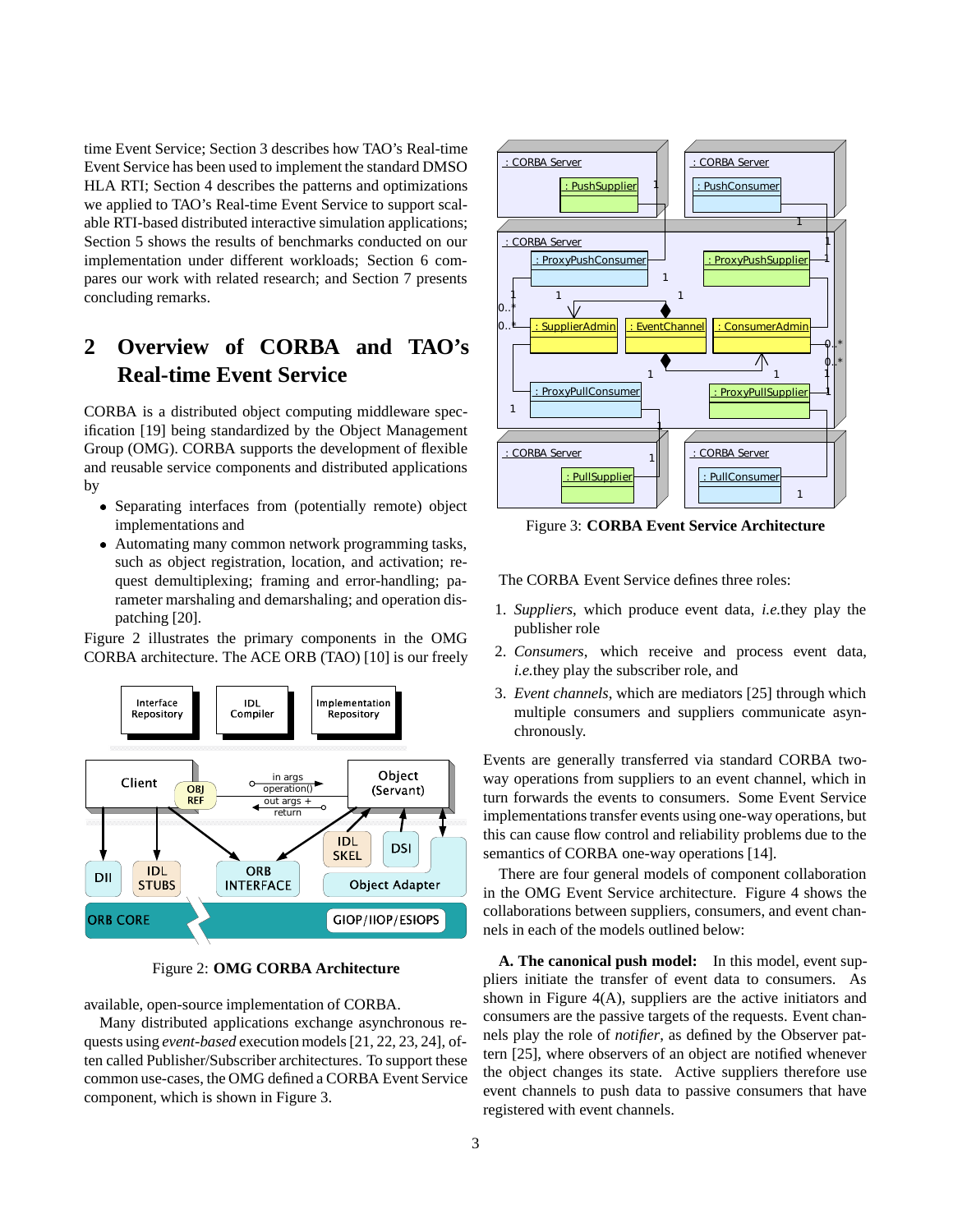

Figure 4: **Delivery Models in the CORBA Event Service**

**B. The canonical pull model:** In this model, consumers request events from suppliers. As shown in Figure 4(B), consumers are the active initiators and suppliers are the passive targets of the pull requests. Event channels play the role of *procurer* since they obtain events on behalf of consumers. Active consumers therefore can pull data explicitly from passive suppliers via an event channel.

**C. The hybrid push/pull model:** In this model, consumers request events that are queued at a channel by suppliers. As shown in Figure 4(C), both suppliers and consumers are the active initiators of the requests. Event channels play the role of a *queue*. Active consumers therefore can pull data that is explicitly deposited by active suppliers via an event channel.

**D. The hybrid pull/push model:** In this model, a channel pulls events from suppliers and pushes them to consumers. As shown in Figure 4(D) suppliers are passive targets of pull requests and consumers are the passive targets of pushes. Event channels play the role of *intelligent agent*. Active event channels therefore can pull data from passive suppliers and push that data to passive consumers.

#### **2.1 Overcoming Limitations with the CORBA Event Service**

Although the CORBA Event Service specification provides a standard way to decouple event suppliers and event consumers and support asynchronous communication, it lacks several important features required by large-scale distributed interactive simulations. Chief among these missing features include:

 $\bullet$  Centralized event filtering and event correlations<sup>1</sup>

- Efficient and predictable event dispatching and
- Efficient use of network and computational resources.

To resolve these limitations we have developed a *Real-time Event Service* [8] as part of the TAO project [10] at Washington University, St. Louis and the University of California, Irvine. TAO's Real-time Event Service extends the CORBA Event Service specification to satisfy the quality of service (QoS) needs of real-time applications in many domains, such as avionics, telecommunications, process control, and distributed interactive simulations (which is the focus of this paper). The following discussion summarizes the features missing in the CORBA Event Service and outlines how TAO's Real-time Event Service supports them.

**Support for centralized event filtering and event correlation.** In large-scale distributed interactive simulations, consumers may not be interested in all events generated by suppliers. Although it is possible to let each application perform its own filtering, this solution wastes network and computing resources and requires extra work by application developers. Ideally, the Event Service should therefore send an event to a particular consumer only if the consumer has subscribed for it explicitly. Care must be taken, however, to ensure that the algorithms used to support filtering do not cause undue burden on distributed system resources.

It is possible to implement filtering using standard CORBA event channels. For instance, channels can be chained together to create an event filtering graph that consumers use to receive a subset of the total events in the system. However, filter graphs defined using standard CORBA event channels increase the number of hops a message must travel between

<sup>1</sup>Correlation allows an event channel to wait for a *conjunction* of events before sending it to consumer(s).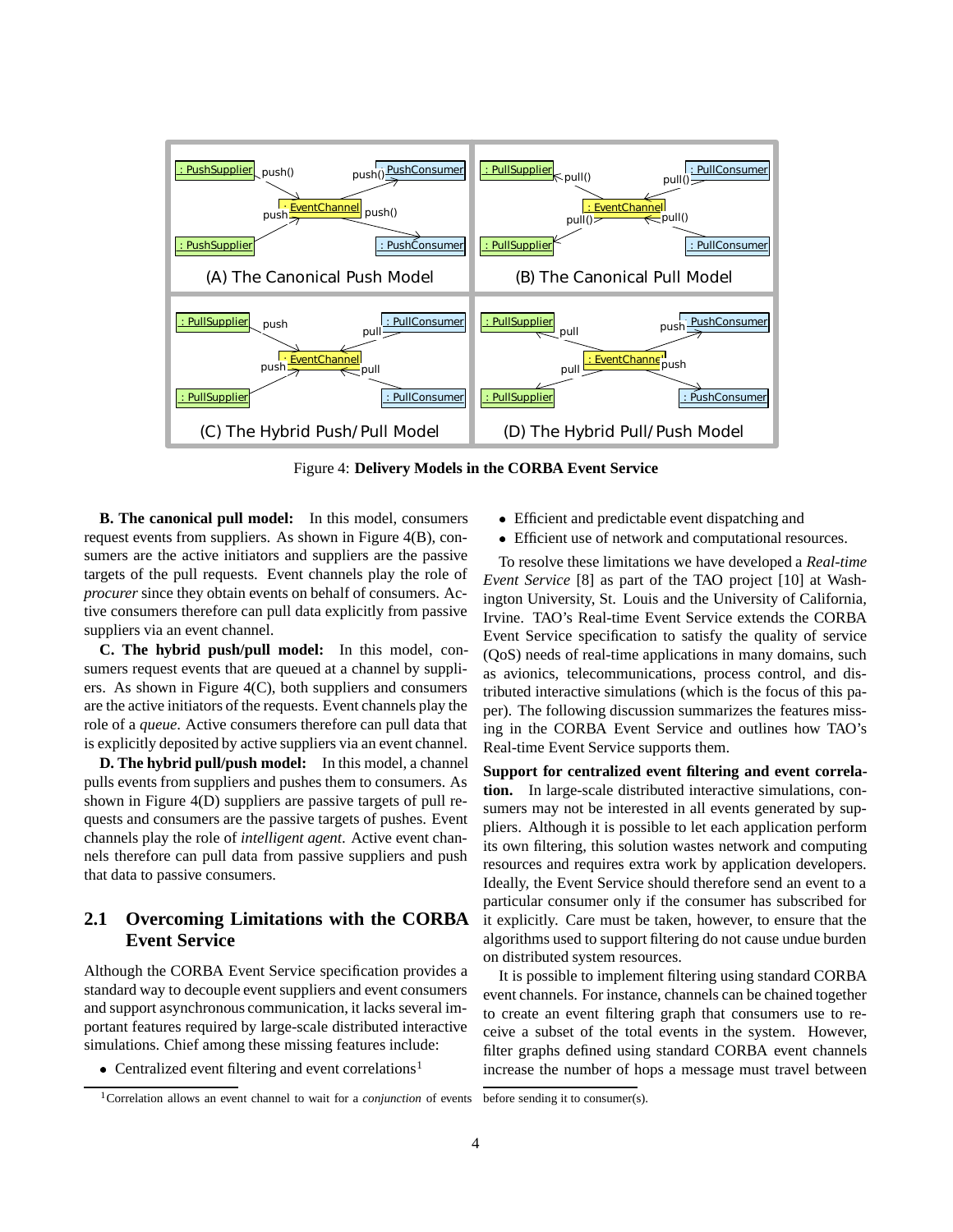suppliers and consumers. This increased traversal overhead may be unacceptable for applications with low latency requirements. Likewise, it hampers system scalability because additional processing is required to dispatch each event.

To alleviate these scalability problems, TAO's Real-time Event Service provides filtering and correlation mechanisms that allow consumers to specify logical *OR* and *AND* event dependencies. When the designated conditions are met, the event channel will dispatch all events that satisfy each consumer's dependencies.

**Efficient and predictable event dispatching.** To improve scalability and take advantage of advanced hardware it may be desirable to have multiple threads within an event channel forwarding events to their consumers. TAO's Real-time Event Service can be configured with an application-specified strategy to assign the number and priority of threads that will dispatch events. The standard distribution also includes several application-specified strategies to cover the most common cases. Since an event can be assigned to a thread with the appropriate OS priority, the same dispatching component can be used to achieve greater predictability and enforce scheduling decisions at run-time.

**Efficient use of network and computational resources.** Näive implementations of an Event Service will send one message for each remote consumer interested in the event. This design can suboptimally utilize network resources since the same data is transmitted multiple times, often to the same target host. The strategies by which TAO's Real-time Event Service can be configured to minimize network traffic include:

- Using multicast protocols to avoid duplicate network traffic and
- Building federations of Event Services that share filtering information to minimize or eliminate the transmission of unwanted events to a remote entity.

#### **2.2 TAO's Real-time Event Service Architecture**

TAO's Real-time Event Service is implemented using the Mediator pattern [25]. The heart of the Real-time Event Service service is the event channel shown in Figure 5. The features of TAO's event channel are defined by an Event Channel IDL interface and implemented by a C++ class of the same name. This class also plays a mediator role by serving as a "location broker" so the rest of an event channel's components can find each other as they are being composed at initialization-time.

When a ProxyPushConsumer receives an event from an application the following activities occur:

1. It iterates over the set of ProxyPushSuppliers that represent the potential consumers interested in that event. Section 4.2 describes how this set is determined.



Figure 5: **TAO's Real-time Event Service Architecture**

- 2. Each ProxyPushSupplier then checks to see if the event is relevant for its consumer. This check is performed by the *filter hierarchy* described in Section 4.1.
- 3. If a consumer is interested in the event, a *dispatching strategy* selects the thread that will dispatch the event to the consumer. Section 4.6 discusses various tradeoffs to consider when selecting the dispatching thread strategy.
- 4. For real-time applications that require periodic event processing, the Event Service can contain an optional Timer Module. Section 4.14 outlines several strategies for generating timer events. Each strategy possesses different predictability and performance characteristics and different resource requirements.

# **3 Applying TAO's Real-time Event Service to DMSO's HLA RTI-NG**

The *High Level Architecture* (HLA) [18] is a standard for distributed simulation middleware promulgated by the the U.S. Defense Modeling and Simulation Office (DMSO). Every implementation of this standard is referred to as a *Run-time Infrastructure* (RTI). Early RTI's demonstrated the viability of the HLA specification, so DMSO commissioned the development of a *next-generation* RTI (RTI-NG).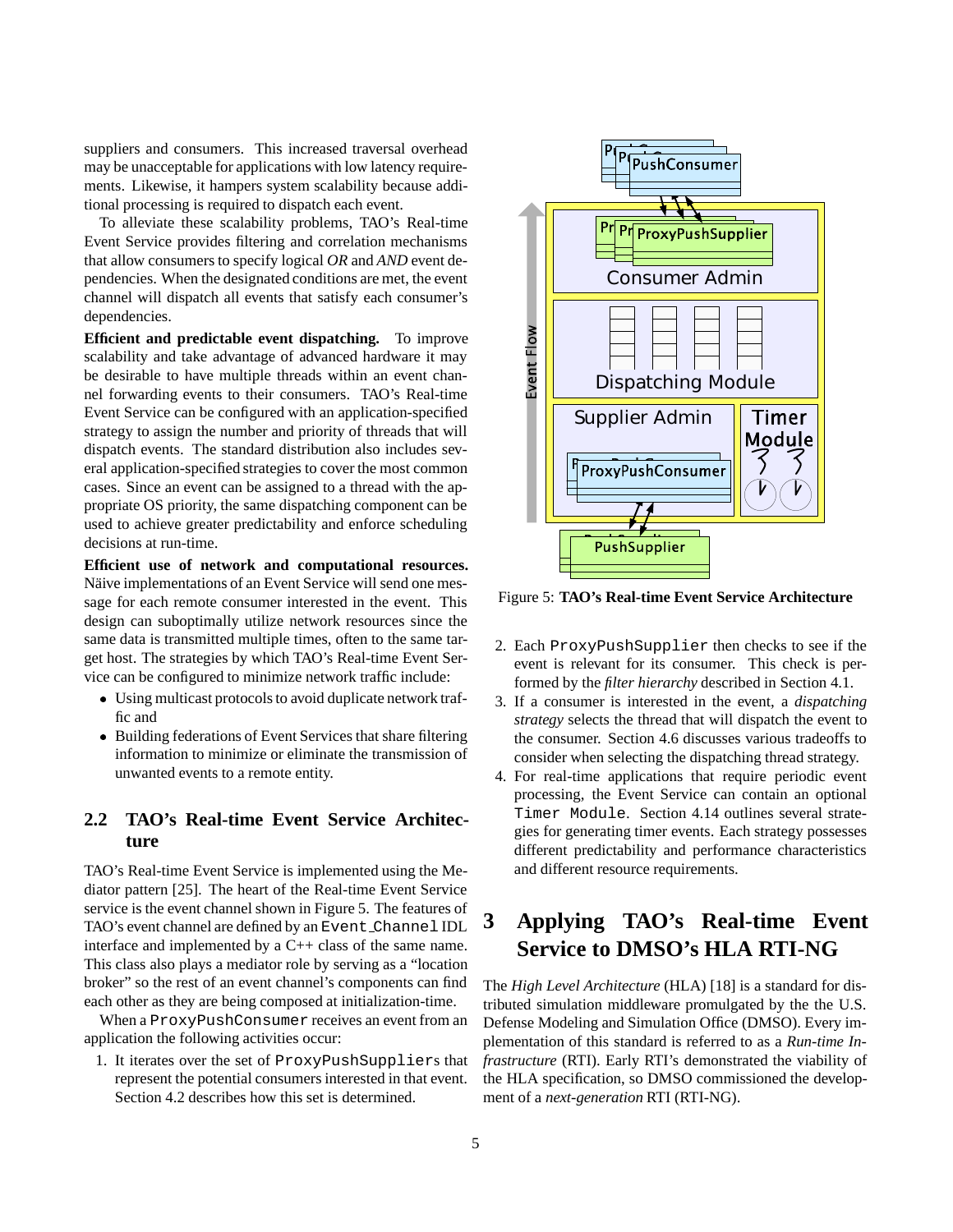The architecture of the HLA RTI-NG is centered around TAO's Real-time Event Service. Fundamentally, HLA specifies publish/subscribe distributed middleware, so TAO is an excellent foundation. Some elements of the HLA are not wellsuited to the publish/subscribe model, such as elements involving the control of event data dissemination. These elements use normal CORBA remote operation invocations, as provided by TAO's real-time implementation of CORBA. This discussion of the RTI-NG will only consider the publish/subscribe elements, however.

In HLA parlance, a group of participants cooperating in a distributed simulation is a *federation*. <sup>2</sup> A *federate* is the term describing a participant of a federation. A given process may contain one or more federates, each one belongs to a federation. Although every federate belongs to only a single federation, the federates in a multi-federate process need not all belong to the same federation, as shown in Figure 6. Moreover,



Figure 6: **Examples of Configurations for Federations, Federates, and Processes**

a single process may have more than one federate, possibly joined to different federations. Federates not in the same federation cannot communicate using the HLA standard.<sup>3</sup>

Since there is no need to support communication between

federates in different federations, every RTI-NG process contains a separate instance of the event data dissemination mechanisms for each of the federations with which the process communicates. This event data dissemination mechanism uses three TAO real-time event channels, as well as several gateways described in Section 4.9 and a single multicast gateway described in Section 4.11.

The HLA specifies the following four combinations of event transport and ordering:

- 1. Reliable/receive-ordered
- 2. Reliable/time-stamp-ordered
- 3. Best-effort/receive-ordered and
- 4. Best-effort/time-stamp-ordered.

The multiple event channels and gateways support these four combinations of transport and ordering efficiently. Two of the event channels and the gateways support the reliable transport (both receive- and time-stamp-ordered). The third event channel and the multicast gateway support best-effort transport.

For the reliable transport, one event channel is used to handle outbound (reliable) events. The other event channel and the gateways are used to handle inbound events. As discussed in Section 4.10, event channel subscriptions and publications can change frequently. Using separate event channels for inbound and outbound communication allows publications (subscriptions) to change concurrently with the receipt (transmission) of events.

Figure 7 illustrates a configuration with two processes that contain federates in the same federation, process <sup>A</sup> and process B. The outbound event channel in A is connected to a gateway in process  $B$  that supplies events to process  $B$ 's inbound event channel. The RTI can select between reliable and unreliable communication by selecting either the Internet Inter-ORB Protocol (IIOP)-based Event Service or by using a multicast-based Event Service.

To support the reliable and time-stamp-ordered event delivery required by the HLA, the RTI-NG uses a distributed snapshot algorithm that accounts for every *reliable event* that is sent and received [26]. To accomplish this, the RTI-NG extended TAO's ProxyPushSupplier to count every reliable event that is transmitted to a remote gateway. Likewise, TAO's event channel gateway was extended to count every reliable event that is received. This information is then provided to the distributed snapshot algorithm.

For simplicity, best-effort events are transmitted via UDP/IP multicast directly, *i.e.*, without the use of the TAO's event channel. However, best-effort events are received using TAO's mulicast event channel gateway. Each multicast gateway passes the events it receives to an inbound multicast event channel. Once again, this design minimizes the impact of publication and subscription changes on best-effort and reliable events.

<sup>2</sup>Strictly speaking, *federation execution* is the name given to the group of participants while they are actually running, to draw distinction between a running simulation and a simulation that is not running (*e.g.*, being planned).

<sup>&</sup>lt;sup>3</sup>It is possible to bridge communication between HLA federates, although such bridging is not standardized by the HLA specification.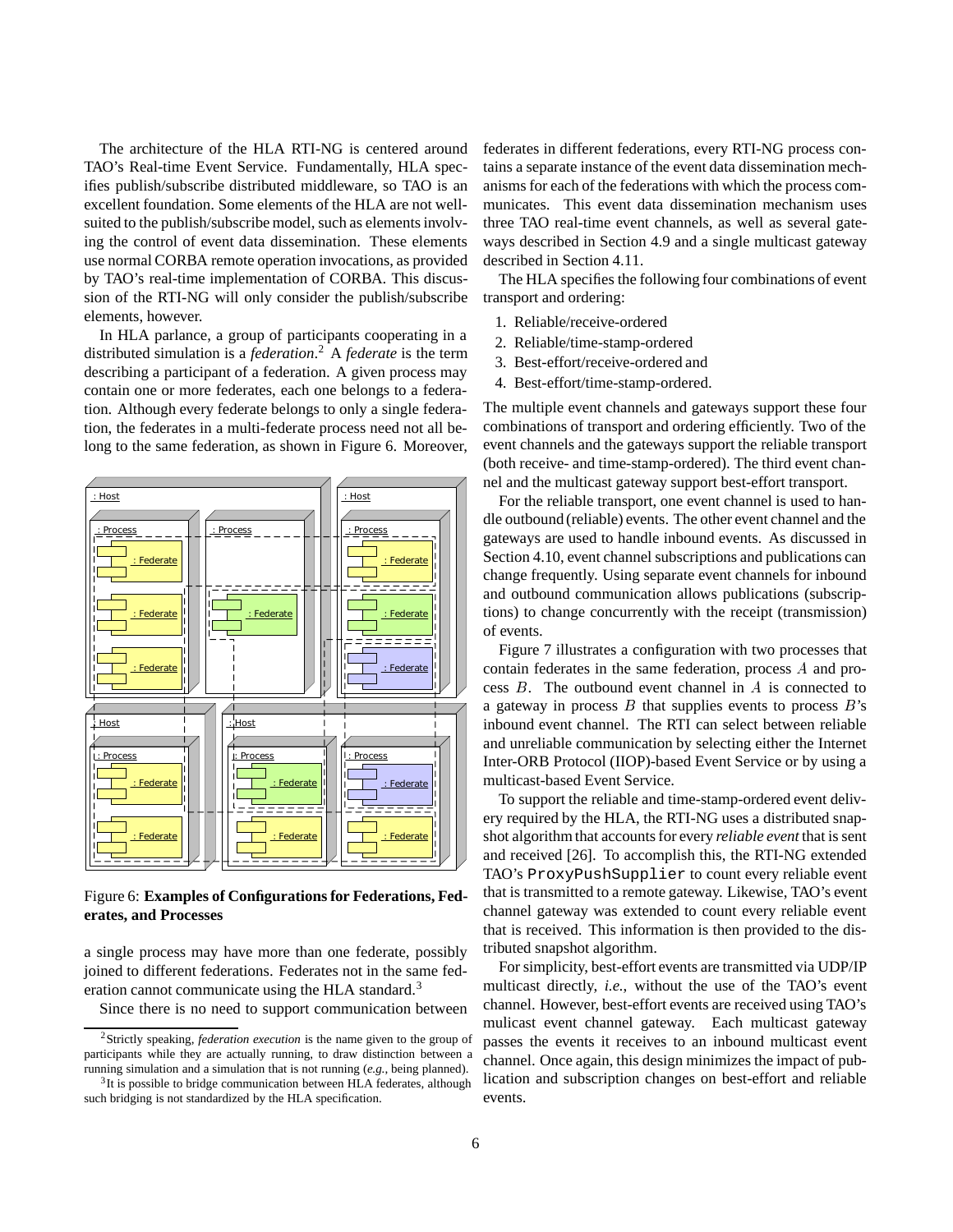

Figure 7: **Use of TAO's Event Service Gateways in the RTI**

In addition to four combinations of event transport and ordering, the HLA specifies that programmers developing a federation have the ability to logically *segment* the events exchanged amongst federates in order to minimize unwanted network traffic. Ideally, the implementation of programmerdefined segmentation would be perfect and each subscriber would receive only the events it wants. In practice, however, the implementation of the user-defined segmentation is rarely perfect, so unwanted events must be filtered by the receiver. Note that each supplier supplies only one type of event.

The RTI-NG has various static mappings between these programmer-defined segmentations and TAO suppliers. We describe the various mappings on the sender- and receiver-side below:

- On the sender, the RTI-NG maps a given programmerdefined segmentation onto a set of TAO suppliers. In the case of reliable transport, these suppliers push events onto the reliable outbound event channel. The outbound reliable event channel uses the consumer filtering scalability improvements described in Section 4.2. In the case of best-effort transport, there is only one specialized supplier. This supplier collaborates with an address server described in Section 4.11 to transmit events to the multicast group dictated by the statically determined mapping.
- On the receiver, the RTI-NG instantiates one consumer for every federate in the process. The inbound event

channels (both reliable and multicast) deliver their events to these consumers. The inbound event channels therefore serve to dispatch an event to a potentially large number of co-located consumers.

Events exchanged by the RTI-NG do not carry CORBA Any's, as specified in the OMG Event Service Specification. Instead, they carry CORBA octet sequences. This is an important optimization that eliminates the overhead incurred when sending and receiving CORBA Any's.

# **4 Applying Patterns to Resolve Common Design Challenges**

Section 2.2 outlined the core components of the CORBA Event Service that are defined by IDL interfaces. This section describes the following design challenges that we identified prior to and during the development of TAO's Real-time Event Service:

- 1. Implementing an Extensible and Efficient Filtering Framework
- 2. Improving Consumer Filtering Scalability
- 3. Reducing Memory Footprint
- 4. Supporting Re-entrant Calls while Dispatching Event
- 5. Reducing Synchronization Overhead
- 6. Selecting the Thread to Dispatch an Event
- 7. Configuring Event Channel Strategies Consistently
- 8. Supporting Rapid Testing and Run-time Changes in the Configuration
- 9. Exploiting Locality in Supplier/Consumer Pairs
- 10. Updating the Gateway Subscriptions and Publications
- 11. Further Improving Network Utilization
- 12. Exploiting Hardware- and Kernel-level Filtering
- 13. Breaking Event Cycles in Event Channel Federations
- 14. Providing Predictable and Efficient Periodic Events

These challenges and the solutions we applied to address them are discussed below. We focus on our systematic application of key patterns, such as Builder, Command, Composite, and Strategy from the GoF book [25] and Strategized Locking and Component Configurator from the POSA2 book [27], to tackle the design and implementation challenges posed when customizing TAO's Real-time Event Service for the HLA RTI-NG described in Section 3. Since these patterns are applicable to many related distributed real-time systems, we document these patterns were applied and composed in TAO to achieve our performance and scalability goals.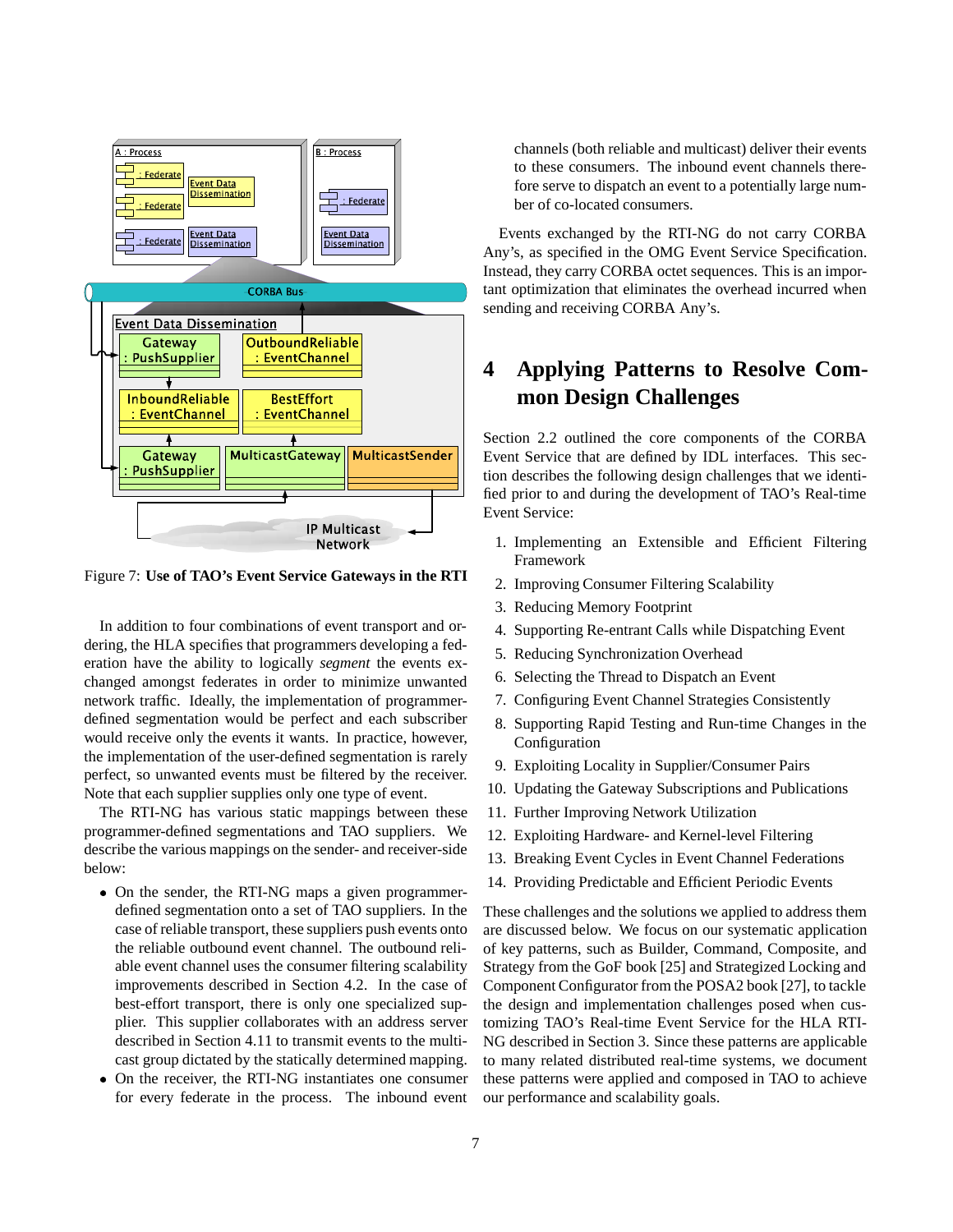# **Filtering Framework**

**Context.** TAO's real-time Event Service provides several filtering primitives, *e.g.*, a consumer can only accept events of a given type or from some particular source [8]. Not all applications require all filtering mechanisms provided by the Real-time Event Service, however. For example, many distributed interactive simulations do not require correlation. Likewise, some Event Service applications do not require filtering. Moreover, consumers often compose several filtering criteria into their subscription list, *e.g.*, they request to receive *any* event from a given list or a single notification when *all* the events in a list are received.

**Problem.** An event channel should support the addition of new filtering primitives flexibly and efficiently. Examples of such primitives include

- Receiving a single notification when a set of events are received in a particular order or
- Accepting any event whose type matches a designated bitmask.

**Solution**  $\rightarrow$  Use the Composite pattern [25]. This pattern allows clients to treat individual objects and compositions of objects uniformly. Usually, the composition forms a tree structure, which in our case is called a *filter composition tree*. New filtering primitives can be implemented as leaves in the composition tree. These primitives provide applications with substantial expressive power, *e.g.*, they can can create complex filter hierarchies using disjunction and conjunction composites, as shown in Figure 8.



#### Figure 8: **Composite Event Service Filters Used to Build Composition Trees**

To control the creation of the concrete filters, we use the Builder Pattern [25], which separates the construction of a complex object from its representation. Currently applications

4.1 Implementing an Extensible and Efficient describe the filter hierarchy using a sequence of IDL structures. However, the patterns described above can use a description based on a filtering language, such as the CORBA Extended Trader Constraint Language [28]. One important consequence of using the Builder pattern is that changing from one description format to another does not affect the overall architecture of TAO's Event Service framework.

#### **4.2 Improving Consumer Filtering Scalability**

**Context.** In some distributed interactive simulation applications, only a small percentage of consumers are interested in a particular event.

**Problem.** As the number of consumers grows, an event channel implementation that queries the complete list of consumers to check if they are interested in a particular event will scale poorly, since the time required to dispatch an event will increase linearly with the number of consumers tested.

 $Solution \rightarrow Pre-complete the set of consumers for each sup$ **plier.** Because each supplier attaches to the Event Channel via a unique ProxyPushConsumer each one of this objects can keep a separate list of consumers, that only includes consumers interested in events generated by the supplier. The set can be computed *a-priori* using (1) the list of event types generated by the supplier and (2) the pre-computer filter attached to each consumer. In TAO's Event Service these sets are computed by the Supplier Filter class shown in Figure 9.



Figure 9: **TAO's Real-time Event Service Supplier Filters**

#### **4.3 Reducing Memory Footprint**

**Context.** In other distributed interactive simulation applications, a large percentage of consumers may be interested in the events generated by each supplier. In such cases, it is counterproductive to use the pre-computation optimization described in Section 4.2. Instead, it may be more efficient to use a single global consumer set, which reduces the memory footprint and minimizes the time required to update the consumer set.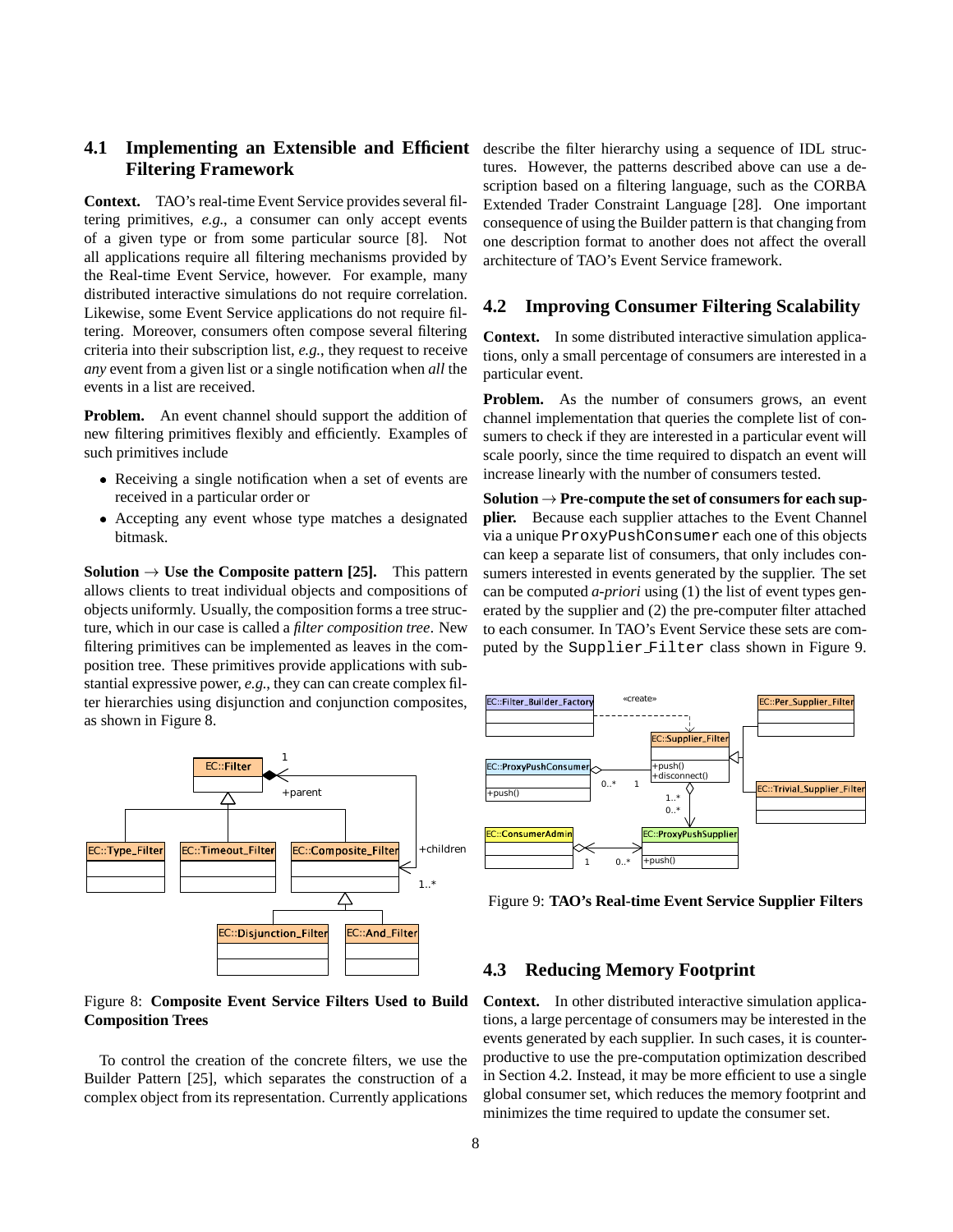**Problem.** Using a per-supplier consumer set can result in excessive memory allocations. However, the per-supplier consumer set offers the best performance for applications with medium range consumer set sizes.

**Solution**  $\rightarrow$  Use the Strategy Pattern [25]. In this pattern, a family of algorithms is represented by classes that share a common base class. Clients access these algorithms via the base class, which enables them to select different algorithms without requiring changes to themselves. We use this pattern in TAO's Real-time Event Service framework to encapsulate the exact algorithm that controls the number of consumer sets, as well as how these sets are updated. Note that the variations mentioned thus far are not exhaustive, *e.g.*, we can store a separate consumer set for each event *type*. The framework implemented in TAO's Real-time Event Service supports this use case, as well.

#### **4.4 Supporting Re-entrant Calls while Dispatching Events**

**Context.** To dispatch an event to multiple consumers, an event channel must iterate over its set of ProxyPushSupplier objects. Some distributed interactive simulation cannot use multi-threaded configurations because the RTI is used as part or calls legacy code. In such cases reactive dispatching strategies described in Section 4.6 must be used. Therefore, the same thread that iterates over a consumer set executes the *upcall*, <sup>4</sup> as shown in Figure 10. Consumers can then push new events, add or remove con-



Figure 10: **An Example of a Reentrant Call During the Dispatch Sequence**

sumers and suppliers, and call back into the event channel and its internal components.

<sup>4</sup>An *upcall* is the invocation of an application-provided function by the middleware.

**Problem.** An event channel should support re-entrant calls during event dispatching, regardless of which concurrency model is being used. However, many iterator implementations become invalidated when their data structure is modified [29]. The ProxyPushSupplier set therefore cannot be changed when a thread is iterating over it. Simply locking the set is inappropriate because the application will either deadlock if the upcall changes the set or will invalidate iterators if recursive locks are used. Another inappropriate alternative is to copy the ProxyPushSupplier set *before* starting the iteration. Although this strategy works for small sets, it performs poorly for large-scale distributed interactive simulation applications.

Solution  $\rightarrow$  Apply lazy evaluation to delay certain opera**tions.** TAO's event channel tracks the number of threads iterating over each set of ProxyPushSupplier objects. Before performing changes that would invalidate other iterators, it checks to ensure no concurrent iterations are occurring. If iterations are in progress, the operation is stored as a command object [25]. When no threads are iterating on the set, all delayed command operations can be executed sequentially.

To avoid starving a delayed operation indefinitely, limits can be placed on the number of iterations started after a pending modification occurs. After this limit is reached, all new threads must wait on a lock until the modification completes.

Although the lazy evaluation solution described above is functionally correct, it increases synchronization overhead along the critical path of the event filtering and dispatching algorithms. TAO's real-time event channels can therefore be configured to decouple (1) threads that iterate over the ProxyPushSupplier sets from (2) threads that perform consumer upcalls. These configurations do not suffer from the concurrency problems described earlier. Moreover, this design has other benefits since it:

- Yields more predictable behavior in hard real-time systems
- Allows event channels to re-order the events, *e.g.*, in order to perform dynamic scheduling [5] and
- Isolates event suppliers from the execution time of consumer upcalls.

Although this design may increase context switch overhead, many applications can tolerate overhead if event channels already use separate threads to perform upcalls.

#### **4.5 Reducing Synchronization Overhead**

**Context.** Excessive synchronization overhead can be a significant bottleneck when it occurs in the critical path of a concurrent system.

**Problem.** The synchronization protocols described in Section 4.4 incur more synchronization overhead than a simple critical section. This will produce a reduction in performance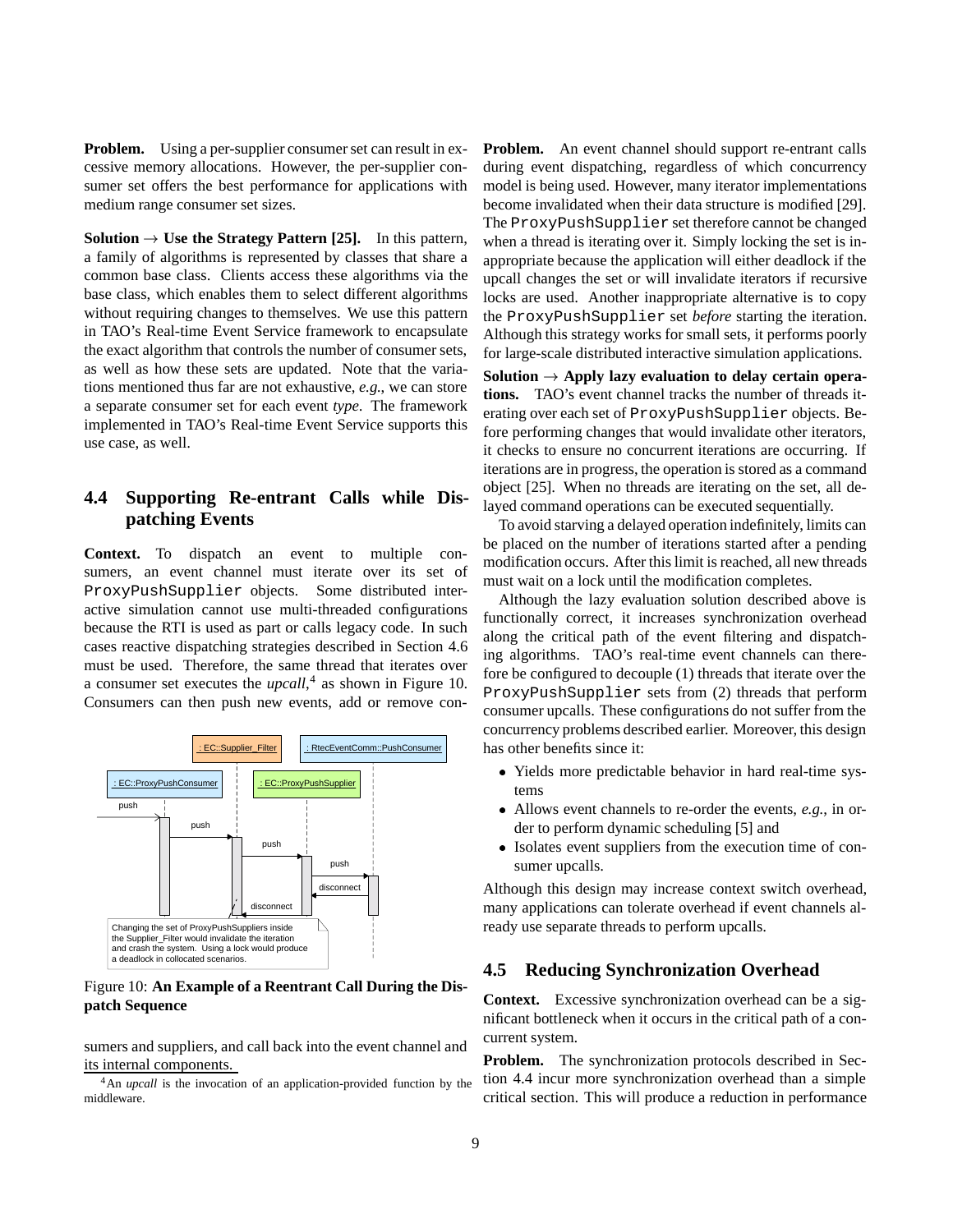

Figure 11: **Dispatching Strategies Supported in TAO's Real-time Event Channel**

for Event Service configurations that can work with a simpler synchronization strategy.

**Solution**  $\rightarrow$  Use the Strategy Pattern [25]. TAO's event channel uses this pattern to strategize the dispatching algorithm and minimize overhead in applications that do not require complex concurrency and re-entrancy support. For complex use-cases, TAO's event channel uses a special lock that updates the state in the set to indicate that a thread is performing an iteration. When this lock is released, any operations delayed while the lock was held are executed.

#### **4.6 Selecting the Thread to Dispatch an Event**

**Context.** After an event channel has determined that a particular event should be dispatched to a consumer, it must decide which thread will perform the dispatching. As shown in Figure 11, there are several alternatives. Using the same thread that received the event is efficient, *e.g.*, it reduces context switch, synchronization, and data copying overhead [16]. However, this design may expose an event channel to misbehaving consumers. Moreover, to avoid priority inversions in real-time systems, events must be dispatched by a thread at the appropriate priority. Likewise, highly-scalable systems may want to use a pool of threads to dispatch events, thereby leveraging advanced hardware and overlapping I/O and computation.

**Problem.** No single dispatching algorithm is appropriate across all applications. For example, single-threaded applications can only use reactive dispatching. However, this will result in poor scalability on multi-processor systems. Likewise, a real-time system would require multiple dispatching queues or priority based queues to avoid unbounded priority inversions.

**Solution**  $\rightarrow$  Use the Strategy Pattern [25]. This pattern can be applied to encapsulate the algorithm used to choose the dispatching thread. The selected dispatching strategy is responsible for performing any data copies that may be necessary to pass the event to a separate thread. The current implementation of TAO's event channel exploits several optimizations, such as reference counting, in the TAO ORB to reduce those data copies. In applications with stringent real-time requirements, the dispatching strategy collaborates with TAO's Scheduling Service [10, 5] to determine the appropriate queue and thread to process the event. When the same thread is used for reception *and* dispatching, the strategy collaborates with the ProxyPushSupplier to minimize locking overhead, as described in Section 4.5.

#### **4.7 Configuring Event Channel Strategies Consistently**

**Context.** As discussed in the previous sections, TAO's realtime event channel provides many strategies that can be configured flexibly by application developers. Often, the choice of one strategy affects other strategies. For example, if an event channel's dispatching strategy always uses a separate thread to process the event there is no risk of having re-entrant calls from the consumers modifying the ProxyPushSupplier sets. A simpler strategy to manipulate those sets can therefore be used.

**Problem.** Due to TAO's Real-time Event Service configurability, selecting a suitable combination of strategies can impose an undue burden on the developer and yield inefficient or semantically incompatible strategy configurations. Ideally, developers should be able to choose from a set of configurations whose strategies have been pre-approved to achieve certain goals, such as minimizing latency, avoiding priority inversion, or improving system scalability.

**Solution**  $\rightarrow$  Use the Abstract Factory Pattern [25] to control the creation of all the objects in an event channel. In this pattern, a single interface creates families of related dependent objects. We use an abstract factory to provide a single point to select all event channel strategies and to avoid semantically incompatible configurations. Concrete implementations of this abstract factory ensure that strategies and components are compatible semantically and collaborate correctly.

#### **4.8 Supporting Rapid Testing and Run-time Changes in the Configuration**

**Context.** Some applications may be used in multiple environments, with different event channel strategies configured for each environment. During application development and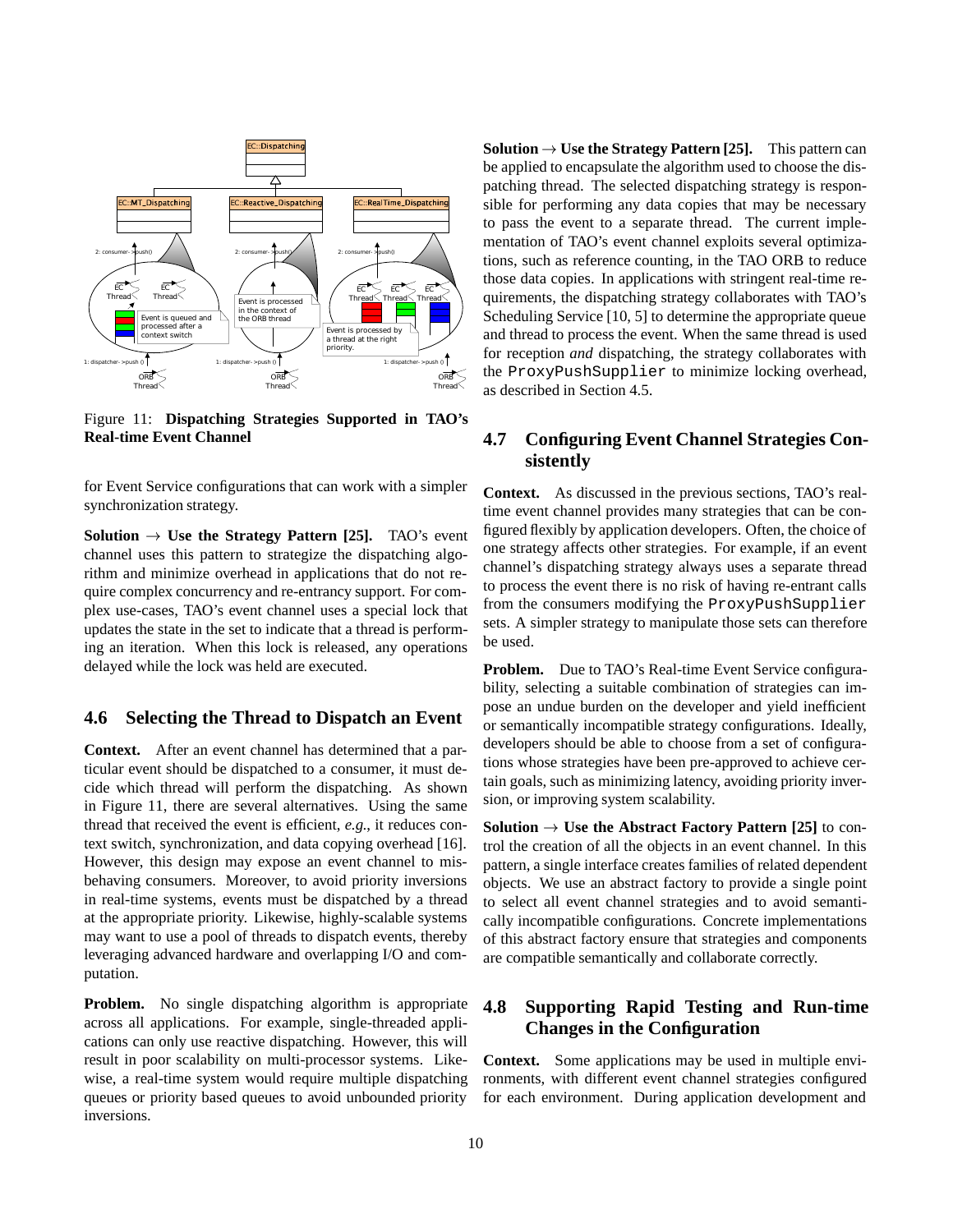

Figure 12: **A Centralized Configuration of the TAO Realtime Event Service**

testing, it may be necessary to evaluate multiple configurations to ensure that the application works in all of them or to identify the most efficient/scalable configurations.

**Problem.** If an event channel is configured statically, it is hard to evaluate various combinations without time consuming recompiling/relinking.

**Solution**  $\rightarrow$  Use the Component Configurator Pattern [27]. This pattern allows applications to dynamically and/or statically configure service implementations into an application process. We use this pattern to load abstract factories dynamically and use them to create various event channel configurations. Our implementation includes a default abstract factory that employs the scripting features of the ACE Service Configurator framework [30], which is a platform-independent  $C++$ implementation of the Component Configurator pattern. By using this default, developers or end-users can modify event channel configurations during their initialization by simply changing entries in a configuration file.

#### **4.9 Exploiting Locality in Supplier/Consumer Pairs**

**Context.** TAO's event channels can be accessed transparently across distribution boundaries since they are based on CORBA. Many applications want to be shielded from distribution aspects, while simultaneously achieving high performance.

**Problem.** There are use-cases where distribution transparency may not yield the most *effective* configuration. For example, Figure 12 illustrates a scenario where most or all consumers for common events reside in the same process, host, or network with the supplier. Thus, sending an event to a remote event channel—only to have it sent back to the same process immediately—wastes network resources and increases latency unnecessarily. Likewise, there may be multiple remote consumers expecting the same event. Ideally, bandwidth should



Figure 13: **A Federated Event Channel Configuration**

be conserved in this case by sending a single message across the network to all those remote consumers.

**Solution**  $\rightarrow$  **Federate Event Channels.** Figure 13 illustrates a federated group of event channels. Suppliers and consumers connect only to their local event channel, while event channel instances talk to each other via the CORBA bus. This design reduces average latency for all the consumers in the system because consumers and suppliers exhibit locality-of-reference, *i.e.*, most consumers for any event are in the same domain as the supplier generating the event. Moreover, if multiple remote consumers are interested in the same event only one message is sent to each remote event channel, thereby minimizing network utilization.

A straightforward and portable way to implement this architecture is to use a *gateway* between each event channel. As shown in Figure 14, such gateways play both the consumer and supplier roles and mediate between two event channels. They connect, in their consumer role, to one of the event channels, ideally subscribing only for the events that are interesting for the participants in the second event channel. When a gateway receives an event it forward the event to the second event channel, where it has connected to using its supplier role.

The application developer can configure the location of the gateway with respect to its event channels to minimize the utilization of network resources. For example, collocating the gateway with its sink event channel, *i.e.*the one it connects to as a supplier, eliminates the need to transmit events that are not interesting for the sink event channel. However, collocating the gateway with its source event channel can avoid event cycles (see Section 4.13) more efficiently than the previous configuration.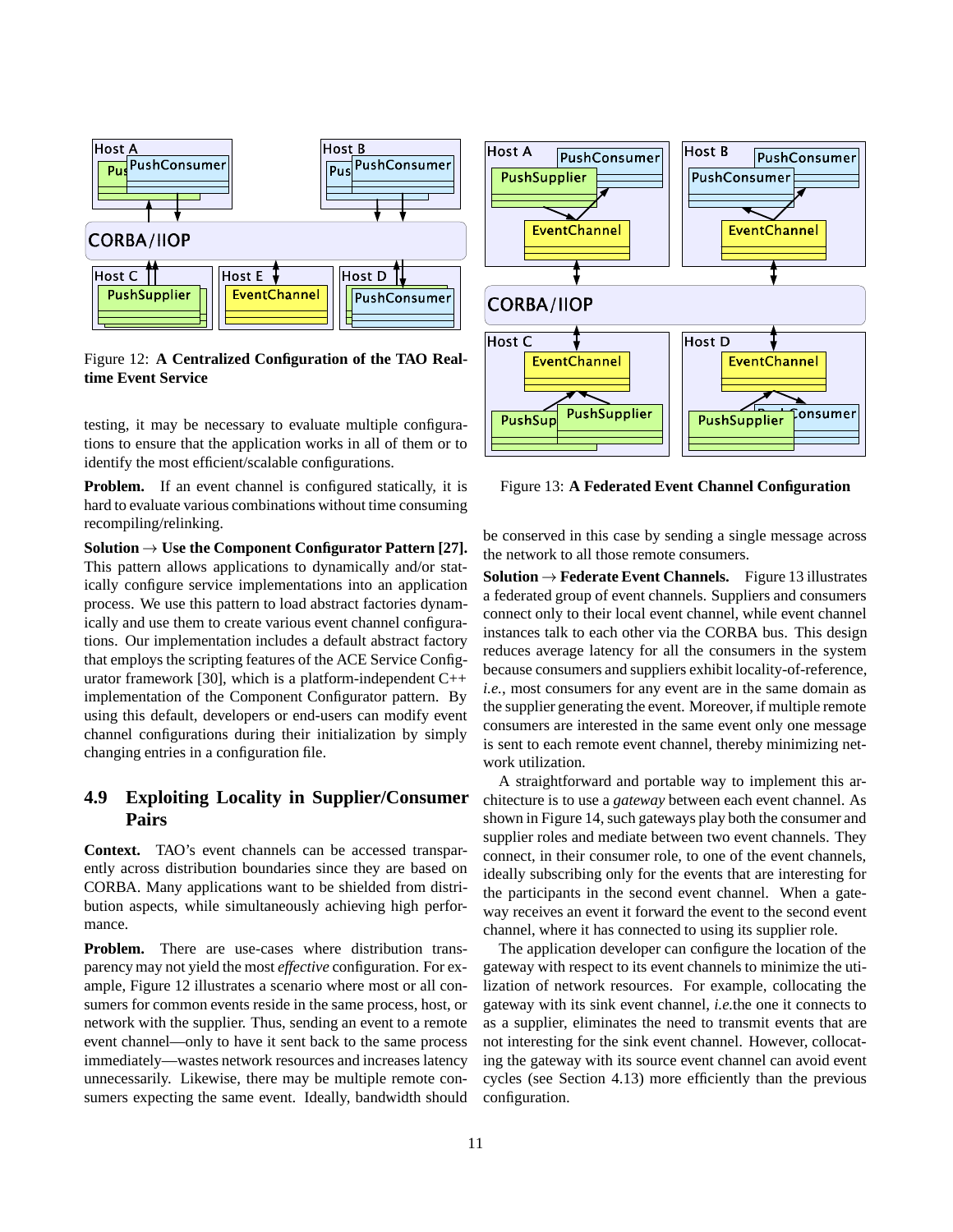

Figure 14: **Using a Gateway to Connect two Event Channels**

#### **4.10 Updating the Gateway Subscriptions and Publications**

**Context.** In a dynamic environment, subscriptions can change continually.

**Problem.** To use network resources efficiently, the event channel gateways described in Section 4.9 must avoid subscribing to all events generated by each remote event channel.

**Solution**  $\rightarrow$  Use the Observer Pattern [25]. In this pattern, all dependents (observers) of an object are notified whenever the object changes its state. When this pattern is applied to TAO's Real-time Event Service framework, the changes in the subscription and publication lists are propagated to all interested consumers and suppliers. Gateways can use this information to receive only the events that will be of interest to consumers in the sink event channel.

In some applications the subscriptions do not change dynamically, or the application may not register any observers to an event channel. In this case, the overhead, however small, required to propagate changes in the subscriptions and publications list should be eliminated completely. TAO's Real-time Event Service uses the strategy pattern to achieve this goal.

#### **4.11 Further Improving Network Utilization**

**Context.** In distributed interactive simulations, it is common that an event will be dispatched to multiple hosts in the same network.

**Problem.** Network bandwidth is often a scarce resource for large-scale simulations, particularly when they are run over a wide-area network (WAN). As the number of nodes increase, therefore, sending the same event multiple times across a network may not scale.

**Solution**  $\rightarrow$  Use a multicast or broadcast protocol: TAO's event channel can be configured to use UDP to multicast events. As with the gateways described in Section 4.10, a special consumer can subscribe to all the events generated by local suppliers, as shown in Figure 15. This consumer uses



Figure 15: **Using Multicast in Federated Event Channels**

multicast to send events to selected channels in the network. On each receiver, a designated supplier re-publishes all events that are of interest for local consumers. This supplier receives remote multicast traffic, converts it into an event, and forwards the event to its local consumers via an event channel. For both consumers and suppliers, the observer interface described in Section 4.10 is used to modify the subscriptions and publications of multicast gateways dynamically.

#### **4.12 Exploiting Hardware- and Kernel-level Filtering**

**Context.** If different types of events can be partitioned onto different multicast groups, consumer hosts only receive a subset of the multicast traffic. In large-scale distributed interactive simulations it may be necessary to disseminate events over several multicast groups. This design avoids unnecessary interrupts and processing by network interfaces and OS kernels when receiving multicast packets containing unwanted information.

**Problem.** An event channel must select the multicast group used for each type of event in a globally consistent way. However, the mapping between events and multicast groups may be different for each application. Applications can use different mechanisms to achieve that goal. For instance, some use pre-established mappings between their event types and the multicast groups, whereas others use a centralized service to maintain this mapping. Moreover, applications that require highly scalable fault tolerance may choose to distribute the mapping service across a network. An event channel must be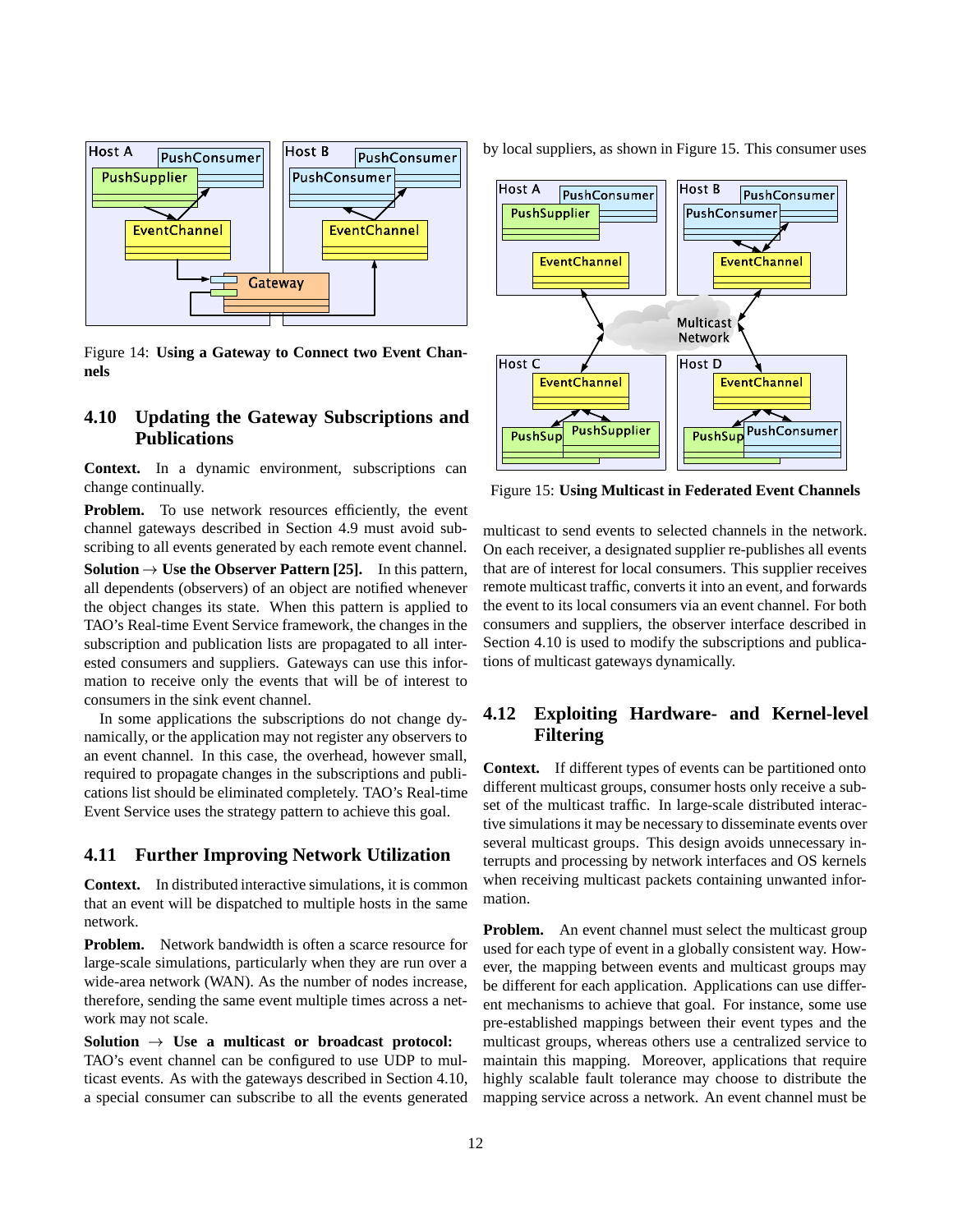able to satisfy all these scenarios, without imposing an inefficient one-size-fits-all implementation strategy.

**Solution**  $\rightarrow$  Use a user-supplier callback object. Application developers can implement an *address server*, which is a CORBA object that event channel gateways query to re-direct events to the appropriate multicast group. Gateways on the receiver-side consult this service to decide which multicast groups they need to subscribe to, based upon the current set of event-type subscriptions in their sink event channel. Advanced operating systems and network adapters can use this information to process only the multicast traffic that is relevant to them.

To avoid single points of failure and to improve scalability, application developers can replicate address servers across a network. If developers use a static mapping between events and multicast groups, there is no need to communicate state between address services. Conversely, if mappings change dynamically, applications must implement mechanisms to propagate these changes to all address servers. One solution is to use an Event Service itself to propagate this information.

#### **4.13 Breaking Event Cycles in Event Channel Federations**

**Context.** In a complex distributed interactive simulation, the same event could be important for both local and remote consumers. For instance, a local supplier can generate *vehicle position events*. If both a local and remote consumer are interested in these events, the gateways could continuously send the event between two federated event channels.

**Problem.** Consumers for a particular event can be present in multiple channels in the federation. In this case, gateways will propagate events between the peers of the federation indefinitely due to *cycles* in the event flow graph. One approach would be to add addressing information to each event and enhance the routing logic in each event channel. This design would complicate the gateway architecture for simpler usecases, however, and would require additional communication among the peers.

**Solution**  $\rightarrow$  Use a *time-to-live* (TTL) counter. This counter is stored in each event and decremented each time an event passes through a gateway. If the TTL counter becomes zero the event is deallocated and not forwarded. Usually event channel federations are fully connected, *i.e.*, all event channels have a gateway to each of their peers. Setting the TTL counter to 1 therefore eliminates all cycles because no event traverses more than one gateway link. In more complex distributed configurations, however, the TTL can be set to a higher number, though events may loop before being discarded. To further improve performance, the TAO event channel has been optimized to reduce data copying, *e.g.*, only the event header requires a copy

to change the TTL counter, the payload, that usually contains most of the data, is not touched.

#### **4.14 Providing Predictable and Efficient Periodic Events**

**Context.** Real-time applications require an event channel to generate events at particular times in the future. For instance, applications can use these events to detect missed dead-lines in non-critical processing or to support hardware that requires watchdog timers to identify faulty equipment. In addition, some applications require periodic events to initiate periodic tasks and to detect that periodic tasks complete before their deadline.

Applications with hard real-time requirements may assign different priorities to their timer events. To avoid priority inversions, therefore, events should be generated and dispatched by threads at the appropriate priorities. Soft real-time applications or best-effort applications often impose no such strict requirements on timer priorities and can therefore be better served by simpler strategies that conserve memory and CPU resources. Other applications require no timers at all and obviously single-threaded applications cannot use this technique to generate periodic events.

**Problem.** Implement predictable periodic events for hard real-time applications without undue overhead for applications with less stringent predictability requirements.

**Solution**  $\rightarrow$  Use the Strategy Pattern [25] to select the mechanisms used to generate timeout events dynamically. In TAO's event channel, the ConsumerFilterBuilder creates special filter objects that adapt the Timer Module used to generate timeouts with consumers that expect the IDL structures used to represent events.

## **5 Empirical Performance Evaluation**

This section describes the methodology and results of a series of experiments that evaluate empirically the solutions we applied to resolve the design challenges presented in Section 4. The tests are designed to assess the performance of TAO's Real-time Event Service with respect to some critical metrics in distributed interactive simulations, such as latency, scalability, and overhead relative to the underlying communication mechanism.

#### **5.1 Hardware and Software Overview**

Our experiments were performed using two identically configured systems. Each was equipped with an 866Mhz Pentium III, with a 256Kb cache and 512Mb of RAM. The nodes had a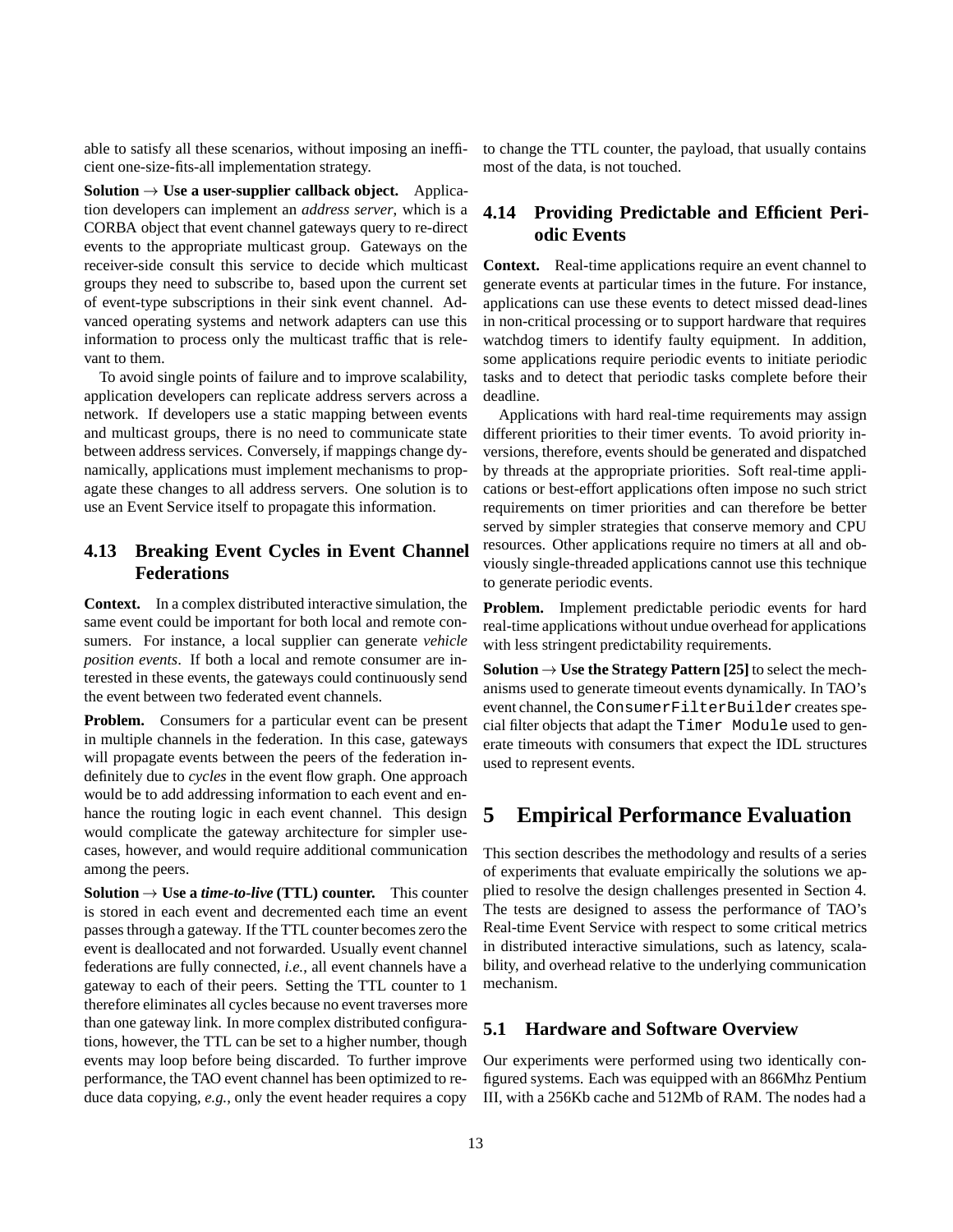Fast Ethernet (100 Mbps) network adapter and were connected via an Ethernet hub. Aside from our tests, the network had no significant traffic nor was any other processing taking place on these hosts.

We ran the tests described below using Timesys Linux/RT v.2.2.14, which adds a resource kernel (RK) [31] to the core Linux kernel. Linux/RT enhances the real-time capabilities of Linux by providing fixed-priority scheduling with priorityinheritance and higher-resolution timers. Linux/RT is also binary compatible with Linux, *i.e.*, it is possible to have Linux and Linux/RT on the same hardware. Booting with the Linux/RT kernel starts the Linux/RT OS. The rest of the OS, *e.g.*, file-systems, C-libraries, compiler, and commandline tools, behaves just like regular Linux.

The tests are also based on the upcoming TAO 1.2 release, compiled using gcc-2.95.2, with the highest level of optimization possible (-O3). To improve predictability and performance, the tests were statically linked and native C++ exception handling was disabled. The list of compile-time options included: Wpointer-arith, O3, fno-implicit-templates, D\_POSIX\_THREADS, D\_POSIX\_THREAD\_SAFE\_FUNCTIONS, and D\_REENTRANT.

#### **5.2 Performance Test Descriptions and Results**

We conducted the following tests:

- 1. *Measuring event service latency* This test evaluates the the baseline performance of TAO's Real-time Event Service.
- 2. *Measuring event service overhead* This test measures the amount of overhead incurred by TAO's Real-time Event Service.
- 3. *Measuring consumer latency scalability* This test evaluates the scalability of TAO's Real-time Event Service with respect to the number of consumers.

Our goal in these experiments is to show that the federate architecture proposed in Section 4.9 does not impose undue overhead when compared to a more traditional implementation of the service. The experiments also show empirically how TAO's Real-time Event Service architecture scales linearly as the number of consumers increases. Moreover, our federated architecture proposed in Section 4.9 is an order of magnitude better than the more traditional centralized approach.

#### **5.2.1 Measuring Event Service Latency**

**Overview.** An important metric for any event service is *event latency*, *i.e.*, the time elapsed from when a supplier sends an event until the last consumer interested in the event receives it. RTI-NG application developers often have stringent requirements on this metric and cannot use an event service that incurs high latencies. Event latency varies according to the number of consumer and suppliers, the types of filters that are configured, and the configuration of the system and network. We therefore created a test to evaluate the *minimum event latency* of the TAO Real-time Event Service.

**Experimental setup description.** Measuring the latency in the event service is hard since events are delivered via a uni-directional flow of communication from suppliers to consumers. As shown below, event delivery time and jitter is comparable to the network propagation delay, because a distributed clock precision is bounded by the jitter (see [32]) measuring the latency in the configurations show on Figures 12 and 13 is impossible.

Fortunately, the latency for the centralized configuration can be measured directly using a consumer located in the same host as the supplier and measuring the roundtrip delay as shown in Figure 16.



Figure 16: **Experimental Setup to Measure Event Service Latency**

Our first experiment sends events from a supplier to a remote event channel. The event channel then delivers the event to a consumer located in the same host as the supplier. Since messages are timestamped by the supplier, the consumer can measure the roundtrip delay simply by comparing the timestamp with the current time. For all our measures we use the high-resolution timer (under 2 nanosecond resolution) available on Pentiums. This timer is implemented via a special register that counts the number of clock ticks since the CPU was reset.

A different testbed is required to estimate the latency over a federated configuration of the event channel. As shown in Figure 17, our benchmark uses two event channels located in separate nodes. On the first node a supplier generates events of type  $A$  and a consumer subscribes for events of type  $B$ . Meanwhile, in the opposite node the configuration is reversed, *i.e.*, the consumer subscribes for events of type A and the supplier generates events of type <sup>B</sup>. One of the suppliers (*e.g.*, on the first node) generates and timestamps an event. Since the only consumer interested in the event is on the remote node the event service must send this event to its peer. Upon ar-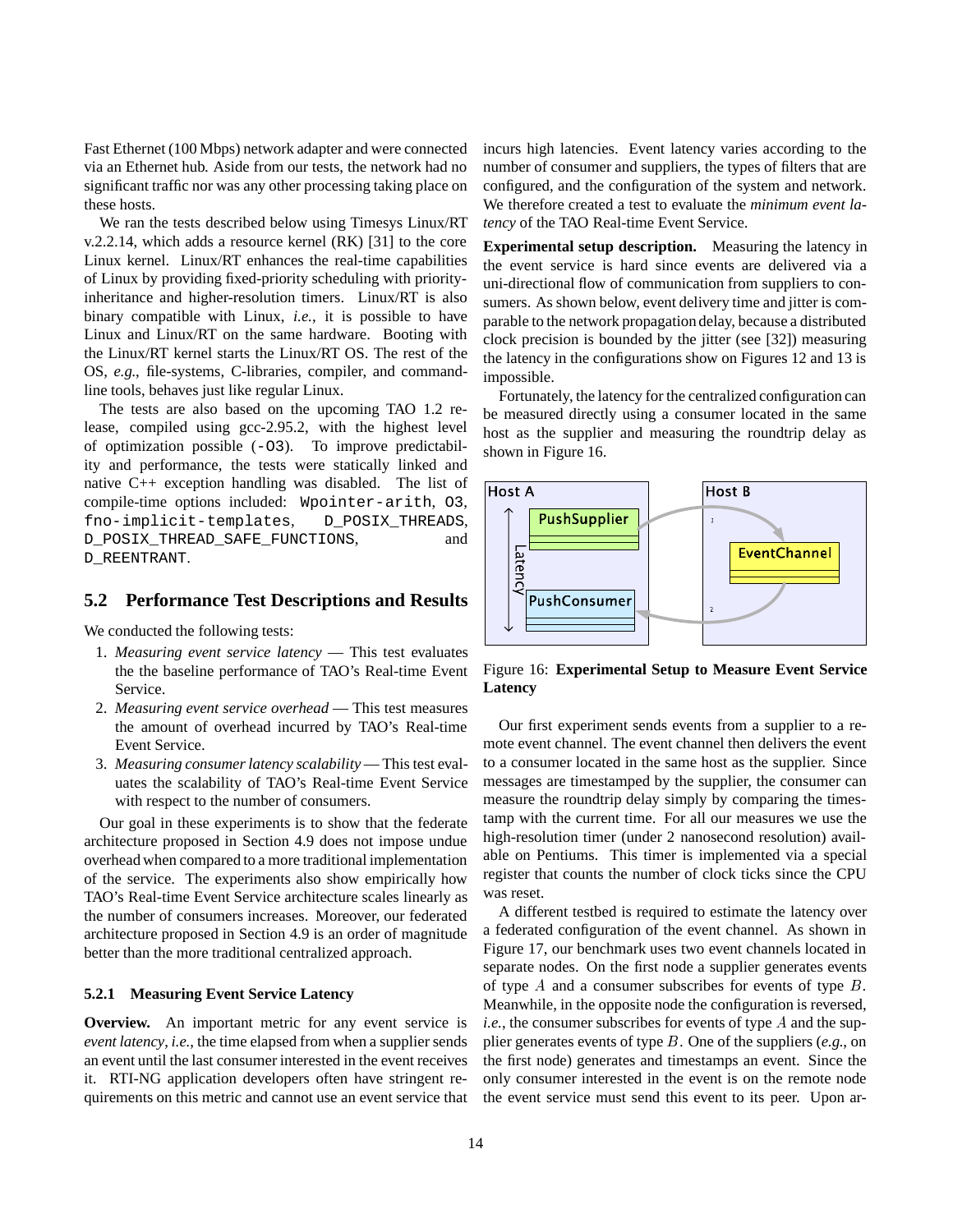

Figure 17: **Measuring Latency in a Simple Event Service Configuration**

rival to the remote consumer, the event type is modified (from  $A$  to  $B$ ), and pushed through the local event channel. At this point the event is sent back to the remote consumer and the total roundtrip delay is calculated. Notice that with this configuration the message is sent twice through the event channel, first the the  $A \rightarrow B$  direction and next in the opposite direction. In each case the event goes through the complete set of operations required to deliver it in the federated architecture. Therefore, the roundtrip delay measured through this experiment is comparable to two times the event latency in the federated architecture.

Despite this fact we present the roundtrip delay in the tables and figures below, we believe that this allows us to compare the results of all the experiments directly, and makes comparisons in the predictability and scalability of each configuration more intuitive.



Figure 18: **Histogram for the Event Service Roundtrip Delay Results**

**Minimum event latency results.** The experiments take 50,000 samples and computes the average, minimum, maximum and standard deviation (or jitter) roundtrip delay, which are shown below in  $\mu$ secs:

| Configuration   $Avg$   Min |     |     | Max                 | Jitter |
|-----------------------------|-----|-----|---------------------|--------|
| Centralized                 | 271 |     | 260   4.173   36.89 |        |
| Federated                   | 351 | 343 | $1.756$   12.89     |        |

As shown in the table, the estimated latency for the federated event channel  $(175.5\mu secs = 351/2\mu secs)$  is significantly lower than the measured latency for the centralized configuration (271  $\mu$ secs). The tests save all the samples, which we show in Figure 18. This figure also shows that a large number of samples are close to the average, and only a few samples are over one standard deviation from the average.



Figure 19: **Accumulated Histogram for the Event Service Roundtrip Delay Results**

Figure 19 illustrates the results of using the *cumulative histogram*. <sup>5</sup> This figure shows how over 99% of the samples in the centralized configuration are under  $307 \mu$ sec, which is less than one standard deviation from the average. More than 99.9% of the samples are under 343  $\mu$ secs, which is less than 2 standard deviations over the average. Likewise, over 97% of the samples in the federated configuration are under one standard deviation from the average (363  $\mu$ secs) and over 99% of the samples are under two standard deviations from the average.

**Results synopsis.** Minimum event latency is an important measure of event service performance. Our experiment measures the minimum latency of the centralized event service and shows that for simple configurations it adds little or no jitter over the underlying network and ORB. Although the federated Event Service roundtrip delay is higher than the centralized configuration, the event *latency* is considerably lower.

 $5$ The cumulative function is obtained from a histogram by plotting the result of adding all the values smaller or equal than a given value, i.e. if  $f(x)$ is the histogram function then  $F(x) = \int_0^x f(u) du$  is the cumulative histogram. This representation facilitates the quantitative analysis of a system predictability.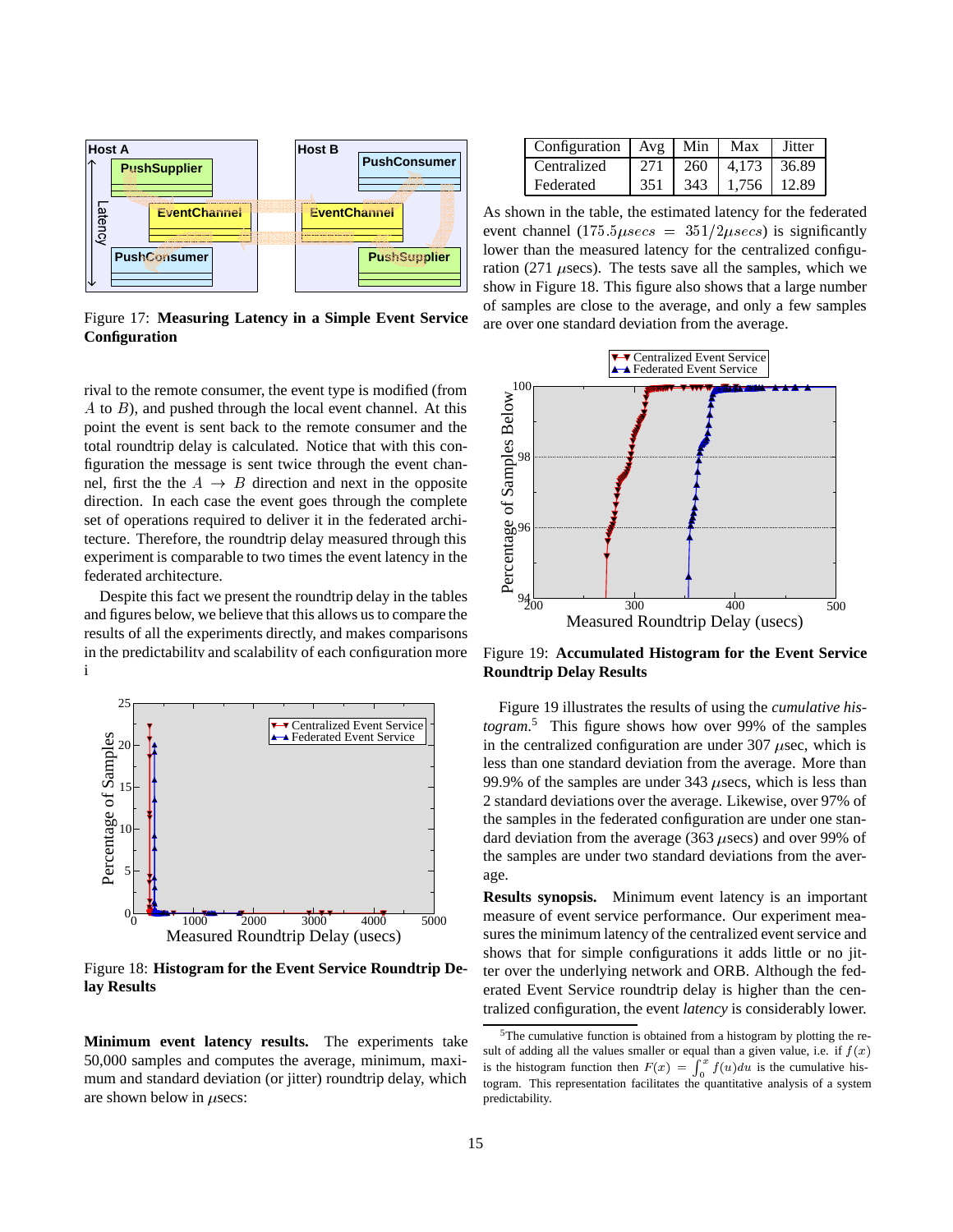Although the Federated Event Service adds some measurable overhead over the centralized configuration it scales better, as we discuss in Section 5.2.3.

#### **5.2.2 Measuring Event Service Overhead**

**Overview.** Another metric to be considered in an evaluation of an event service is the amount of *overhead* introduced over the underlying communication mechanisms. In this context we will deem any extra communication delay over the underlying transport mechanism *overhead*, we must therefore consider the roundtrip delay of sending a message over our CORBA implementation. For completeness, we also consider the roundtrip delay over TCP/IP.



Figure 20: **Measuring Latency Over the ORB**

**Experimental setup description.** To measure TAO's Event Service overhead we implemented two benchmarks that measure the roundtrip delay over the following infrastructures:

- *TCP/IP* This test consists of a client and server application. The client sends a small 64 byte message to the server over a TCP/IP socket. When the server receives the message it responds by sending a reply message back across the same socket. The client and server repeat this procedure 50,000 times and the client records the delay for each request/response pair.
- *The ORB using a callback object* This test also consists of a client and a server, which is shown in Figure 20. To approximate the behavior of the event service, the client (1) creates a callback object and connects it to the remote server and then (2) sends a CORBA one-way request to the server. The server responds to the client

via the callback interface configured earlier. As in the previous benchmark, the client in the ORB callback test records the roundtrip delay for each message.



Figure 21: **Compared Roundtrip Delay Results for TCP/IP, the ORB, and the Event Service**

**Event Service overhead results.** The results of the TAO event service overhead experiments are summarized in the following table:

| Transport           | Avg | Min | Max    | <b>Jitter</b> |
|---------------------|-----|-----|--------|---------------|
| <b>TCP/IP</b>       | 96  | 95  | 10.096 | 45.32         |
| <b>ORB</b> Callback | 201 | 191 | 3.198  | 31.49         |
| Centralized EC      | 271 | 260 | 4.173  | 36.89         |
| Federated EC        | 351 | 343 | 1.756  | 12.89         |

These results show that a significant portion of the event latency is due to the underlying ORB communication. In fact, for the centralized event service, over 60% of the propagation delay can be attributed to the ORB communication overhead. Moreover, as shown in Figure 21 all the experiments have a similar distribution, thus the Event Service does not introduce any additional jitter over the underlying ORB and TCP/IP transport mechanisms.

#### **5.2.3 Measuring Consumer Latency Scalability**

**Overview.** This experiment characterizes the event delivery latency as the number of consumers increases. Real-time applications need to determine the maximum latency over all the consumers connected to the event service. In a quality event service implementation, the maximum latency will increase linearly with the number of consumers. The average latency per consumer is the metric used to compare different event service architectures.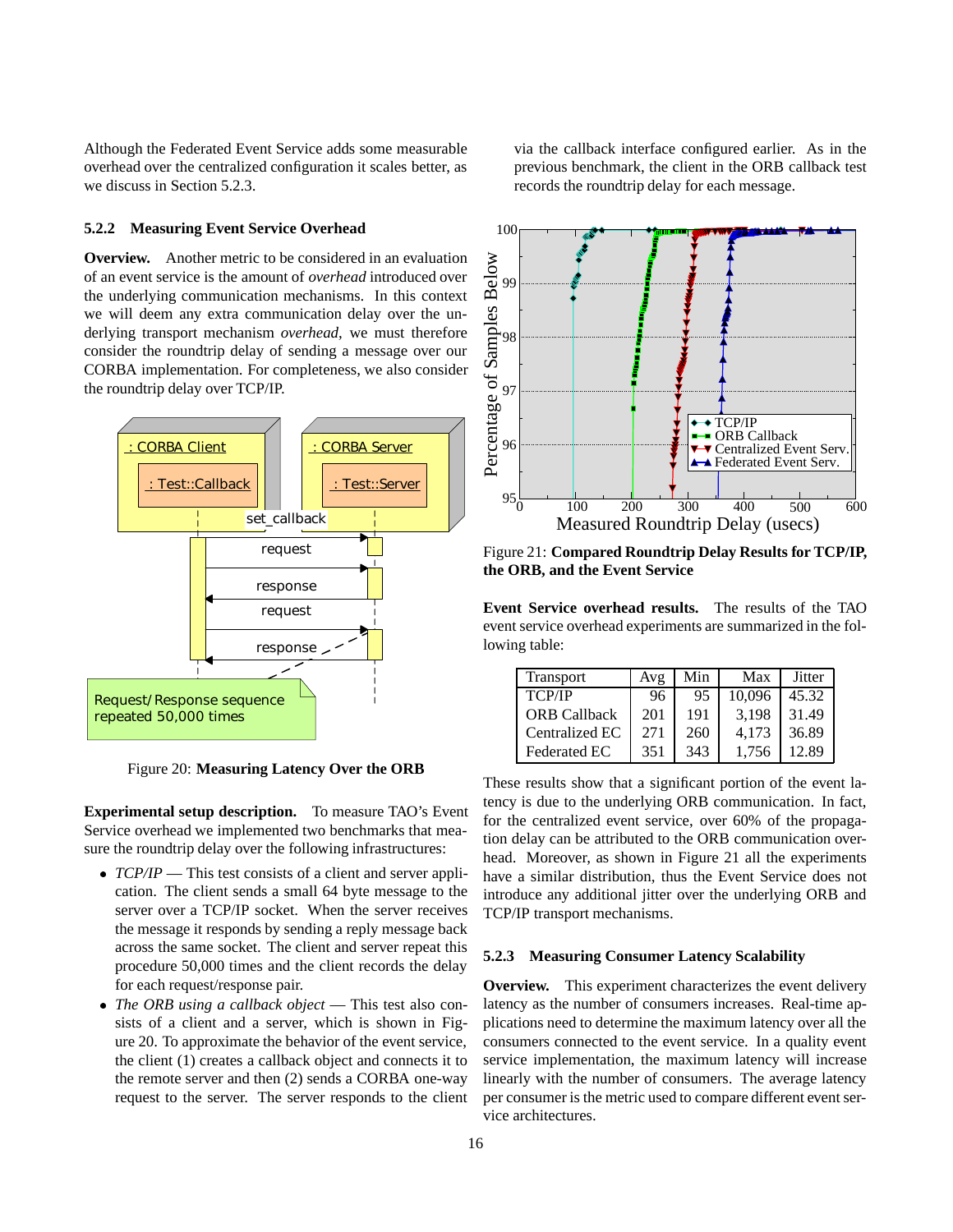**Experimental setup description.** To perform these measurements, we extend the benchmarks described in Section 5.2.1. In particular, as shown in Figures 22 and 23 we create and connect multiple consumers for both tests. The test



Figure 22: **Experimental Setup to Measure Scalability wrt to the Number of Consumers**

proceeds to timestamp and send messages as before. On each iteration, however, we record the worst case latency over the set of consumers. The number of consumers is increased from 5 to 100, in increments of 5. For a fixed number of consumers, the test performs 50,000 iterations and records the minimum, maximum, average and standard deviation.



Figure 23: **Experimental Setup to Measure Scalability in the Federated Architecture**

**Consumer latency scalability results.** Figure 24 shows the results of the experiment described above. This figure illustrates how both architectures scale linearly with the number of consumers. As expected, however, the federated architecture scales better as a result of the reduced network overhead.

To estimate the cost-per-consumer, we apply linear regression over the data described above. Linear regression is an statistical technique that determines the best linear approximation for a set of data points. The results of a linear regression are thus the slope of such best linear approximation, the displacement on the abscissa and the *correlation factor*. This last value provides a measure of the confidence on the linear approximation, the closer the correlation factor is to 1 the better the approximation.



Figure 24: **Average Roundtrip for Last Consumer**

We use the slope of the linear approximation to estimate the cost-per-consumer, as shown in the following table:

| Configuration       | $\mu$ secs of Latency | Correlation |  |
|---------------------|-----------------------|-------------|--|
|                     | per-consumer          | Factor      |  |
| Centralized EC      | 212.9                 | 0.999       |  |
| <b>Federated EC</b> | 88                    | 0 99G       |  |

**Results synopsis.** The cost per-consumer in the event service is an important metric to evaluate its performance. Though the centralized architecture can scale linearly with the number of consumers, our results show that a federated architecture can be at least an order of magnitude better with respect to this metric.

## **6 Related Work**

There are several commercial CORBA-compliant Event Service implementations available from multiple vendors, such as IONA and Inprise. IONA also produces OrbixTalk, which is a messaging service based on UDP/IP multicast. Since the CORBA Event Service specification does not address issues critical for real-time applications, the QoS behavior of these implementations are not acceptable solutions for many application domains.

The OMG has issued an specification for a Notification Service [33], which is a superset of the CORBA Event Service that adds interfaces for event filtering, configurable event delivery semantics (*e.g.*, at least once or at most once), security, event channel federations, and event delivery QoS. We believe that the patterns and techniques used in the implementation of TAO's Real-time Event Service can be used to improve the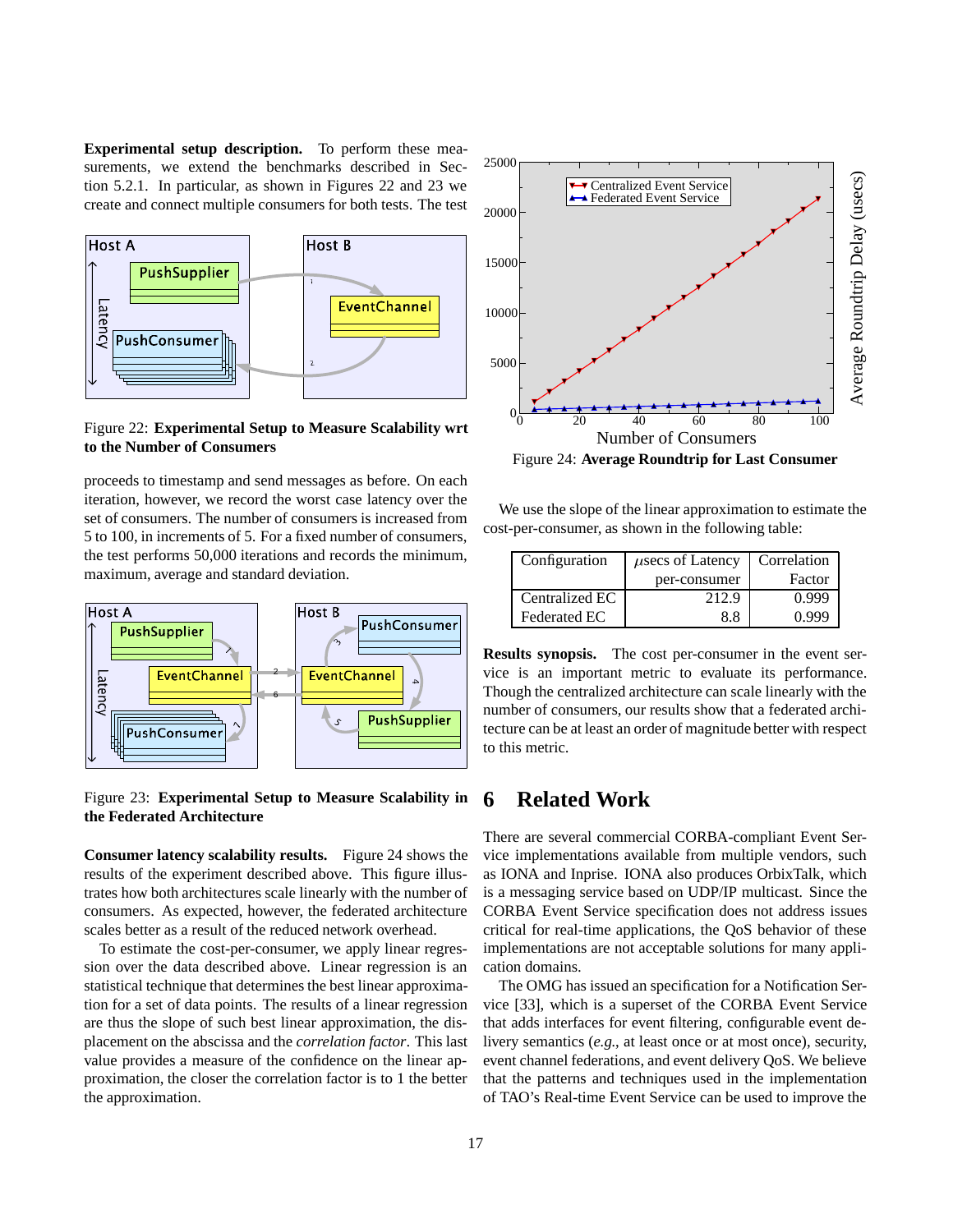performance and predictability of Notification Service implementations. Based on that idea, we have implemented a Notification Service for TAO [34] and used it to validate the feasibility of building reusable components for the Notification Service, CORBA Event Service and TAO's Real-time Event Service.

COBEA [22] is a CORBA-based event architecture service that generates parameterized events, which are published by a trading service. For scalability, clients must register their interest with the service, at which point an access control check is performed. Subsequently, whenever a matching event occurs, the client is notified. As with TAO's Real-time Event Service the authors propose a number of extensions to support event filtering and correlation. However, the COBEA does not takes advantage of the broadcast capabilities of modern networks to reduce traffic, nor does COBEA use multicast to offload processing from the CPU to the network cards.

In [21] the authors study the fault tolerance capabilities provided by the CORBA Notification Service and propose a configuration that can achieve the highest event delivery guarantees. The authors then examine the performance of such configuration of the Notification Service under different loads. TAO's Real-time Event Service has been designed to satisfy the requirement of high-performance real-time systems and of highly-scalable distributed interactive simulations. In these environments, reliability is commonly obtained via other means, such as hardware redundancy. Nevertheless, we believe that extending TAO's Real-time Event Service to provide higher degrees of reliability is possible, and we are pursuing this topic in our future work.

Rajkumar, *et al.*, describe a real-time publisher/subscriber prototype developed at CMU SEI [23]. Their Publisher/Subscriber model is functionally similar to the CORBA Event Service, though it uses real-time threads to prevent priority inversion within the communication framework. An interesting aspect of the CMU model is the separation of priorities for subscription and event transfer so that these activities can be handled by different threads with different priorities. However, the model does not utilize any QoS specifications from publishers (suppliers) or subscribers (consumers). As a result, the message delivery mechanism does not assign thread priorities according to the priorities of publishers or subscribers. In contrast, the TAO Event Service utilizes QoS parameters from suppliers and consumers to guarantee the event delivery semantics determined by a real-time scheduling service.

The OMG Messaging specification [35] gives application developers control over several QoS parameters, such as oneway reliability and timeouts, and introduces type-safe asynchronous method invocation (AMI) models [14]. The CORBA AMI specification solves many problems with the original CORBA invocation model, but it does not address anonymous or single-point-to-multiple-point communication. The Messaging specification can complement implementations of the CORBA Event Service, for example, it defines several levels of reliability for one-way calls, this feature could be used in Event Service implementations to improve decoupling of the clients, without risking lost messages. We have augmented TAO with the features [14] defined by the Messaging specification, which complement its Real-time Event Service implementation.

## **7 Concluding Remarks**

Many distributed interactive simulation applications require support for asynchronous, event-based communication. The CORBA Event Service provides a flexible object-oriented model where event channels dispatch events to consumers on behalf of suppliers. TAO'S Real-time Event Service described in this paper augments this model with event channels that support

- Source and type-based filtering
- Event correlations
- Event channel federations
- Hardware and kernel-level filtering based on UDP/IP multicast and
- Large numbers of suppliers and consumers.

Our performance results in Section 5 demonstrate that using a single event channel for distribution yields poor scalability and high latency. We present an architecture to build federations of event channels that yields near optimal performance for collocated supplier/consumer pairs and does not affect remote event performance significantly. Moreover, the same architecture can be used to exploit multicast protocols, improving both the performance and scalability of the service. In general, our results illustrate that it is feasible to apply CORBA Object Services to develop high-performance, large-scale systems, complementing previous results where we show how CORBA can be used to build real-time embedded avionics systems [8].

The implementation of TAO's Real-time Event Service described in this paper is written in C++ and provided as a service in TAO [10]. TAO's Real-time Event Service is currently used as part of the HLA RTI-NG, which is the next-generation Run Time Infrastructure (RTI) implementation for the Defense Modeling and Simulation Organization's (DMSO) High Level Architecture (HLA). The source code and documentation for TAO and its Real-time Event Service implementation are freely available at URL http://ace.cs.wustl.edu/ Download.html. Additional information about the HLA is available at URL http://hla.dmso.mil. The RTI-NG is available at URL http://hlasdc.dmso.mil/ RTISUP/hla\_soft/hla\_soft.htm.